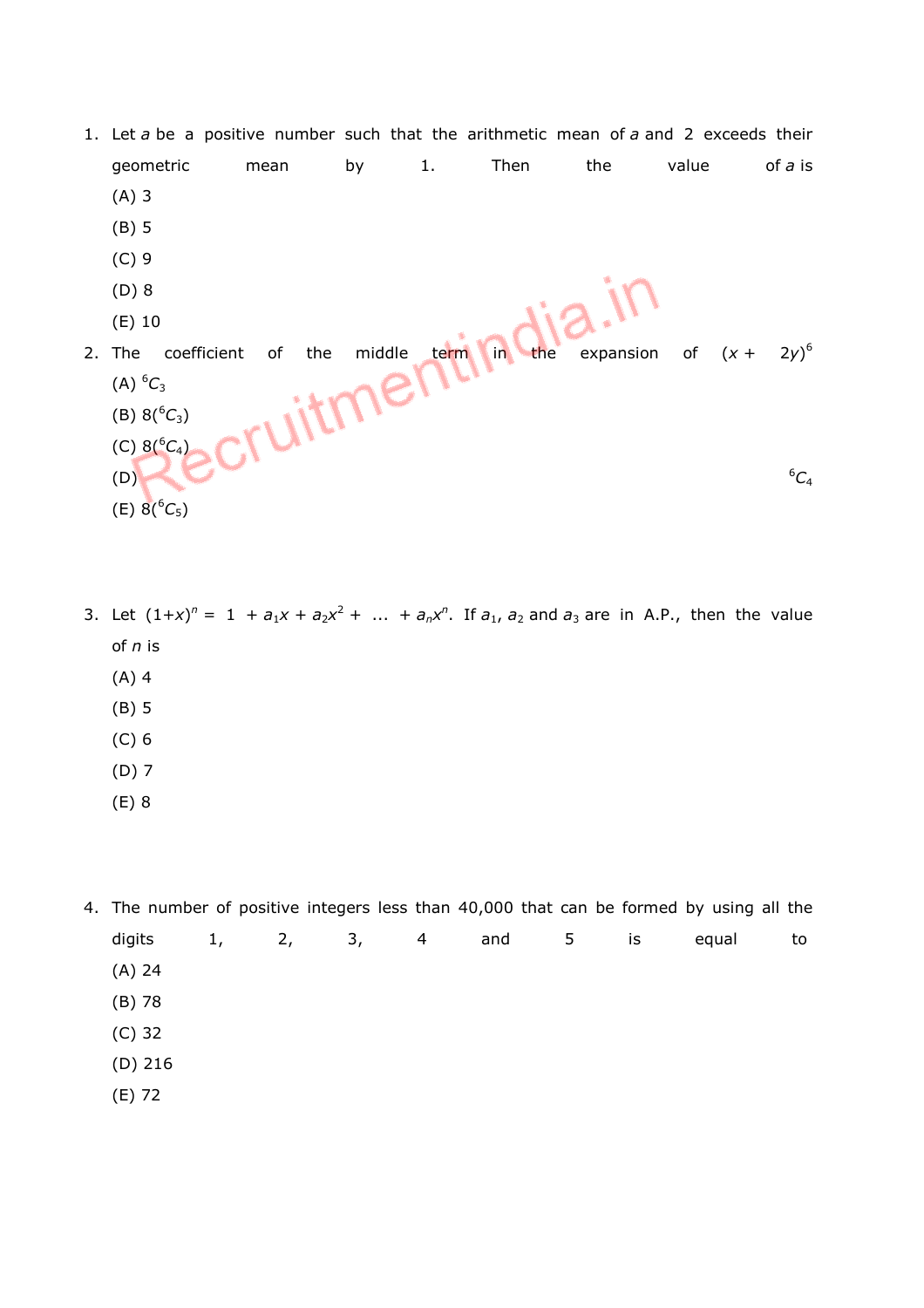|                                           |    |                 |      |           |              | 5. If the sum of the coefficients in the expansion of $(a^2x^2 - 6ax + 11)^{10}$ , where a is a |
|-------------------------------------------|----|-----------------|------|-----------|--------------|-------------------------------------------------------------------------------------------------|
| constant,                                 | is | 1024,           | then | the       | value        | of a is                                                                                         |
| $(A)$ 5                                   |    |                 |      |           |              |                                                                                                 |
| (B) 1                                     |    |                 |      |           |              |                                                                                                 |
| $(C)$ 2                                   |    |                 |      |           |              |                                                                                                 |
| $(D)$ 3                                   |    |                 |      |           |              |                                                                                                 |
| $(E)$ 4                                   |    |                 |      | tindia.II |              |                                                                                                 |
|                                           |    |                 |      |           |              |                                                                                                 |
|                                           |    | le <sub>U</sub> |      |           |              |                                                                                                 |
| 6. If ${}^{56}P_{r+6}$ : ${}^{54}P_{r+3}$ |    | 30800           | 1,   | then      | the<br>value | of $r$ is                                                                                       |
| $(A)$ 40                                  |    |                 |      |           |              |                                                                                                 |
| $(B)$ 51                                  |    |                 |      |           |              |                                                                                                 |
| $(C)$ 101                                 |    |                 |      |           |              |                                                                                                 |
| $(D)$ 410                                 |    |                 |      |           |              |                                                                                                 |
| $(E)$ 41                                  |    |                 |      |           |              |                                                                                                 |

- 7. From 12 books, the difference between number of ways a selection of 5 books when one specified book is always excluded and one specified book is always included is (A) 64
	- (B) 118
	- (C) 132
	- (D) 330
	- (E) 462

8. If 
$$
A = \begin{bmatrix} x & -2 \ 3 & 7 \end{bmatrix}
$$
 and  $A^{-1} =$ , then  $\begin{bmatrix} \frac{7}{34} & \frac{1}{17} \\ \frac{-3}{34} & \frac{2}{17} \end{bmatrix}$  the value of x is  
\n(A) 2  
\n(B) 3  
\n(C) -4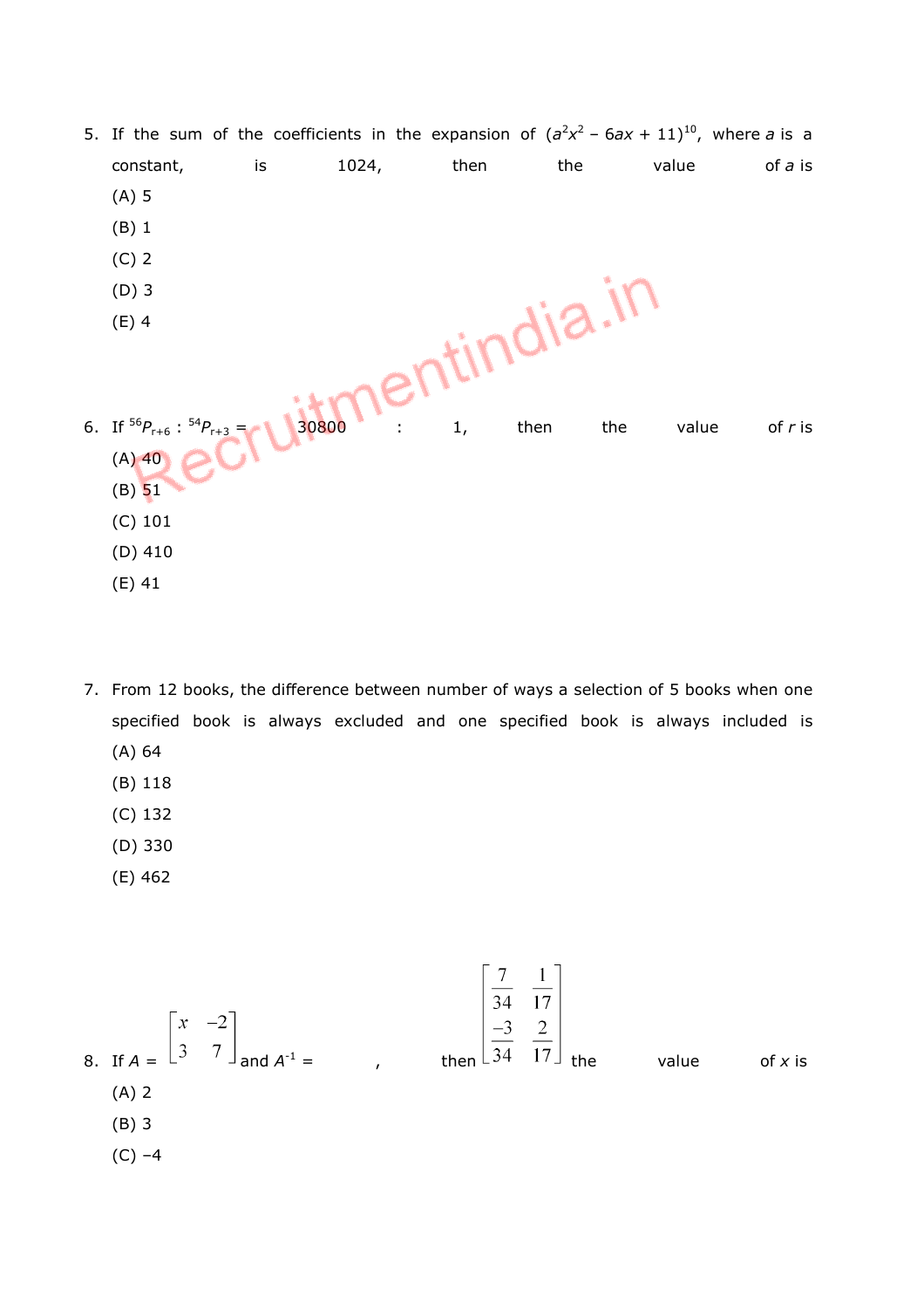(D) 4  $(E) -2$ 



| 10. The   | value               | оf        | 16!<br>17!<br>determinant | $ 15! \t16! \t17!$<br>17!<br>18!<br>18!<br>$\frac{19!}{15}$ | equal | to    |
|-----------|---------------------|-----------|---------------------------|-------------------------------------------------------------|-------|-------|
| $(A)$ 15! |                     |           | $\,{}^+$                  |                                                             |       | 16!   |
| $(B)$ 2   |                     | (15!)     |                           | (16!)                                                       |       | (17!) |
| $(C)$ 15! |                     | $\ddot{}$ | 16!                       | $\bm{+}$                                                    |       | 17!   |
| $(D)$ 16! |                     |           | $\pm$                     |                                                             |       | 17!   |
|           | $(E)$ 2 (15! + 16!) |           |                           |                                                             |       |       |

11. If A is a non-singular matrix of order 3, then  $adj (adj A)$  is equal t0

(A) 
$$
A
$$
  
\n(B)  $A^{-1}$   
\n(C)  $A^{-1}$   
\n(C)  $A \mid A$   
\n(D)  $A \mid A$   
\n(E)  $A^{-1}$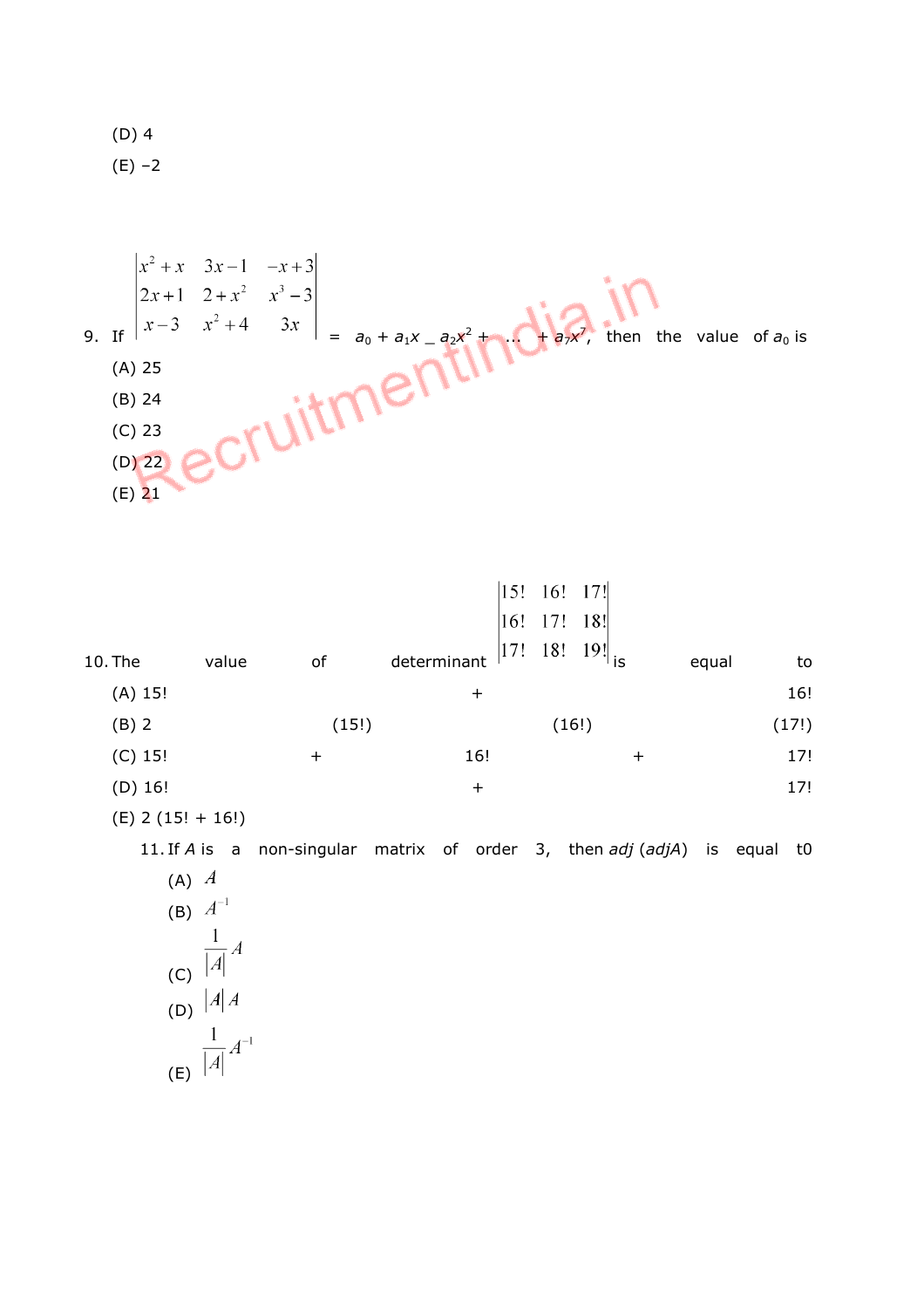| $ x-y-z$<br>$-y+z$<br>$=$ | 10<br>5                |               |                          |                |
|---------------------------|------------------------|---------------|--------------------------|----------------|
| $\mathbb{Z}$<br>12. If    | $\mathfrak{Z}$<br>then | the<br>values | of $x$ , $y$ and $z$ are | respectively   |
| (A) 5,                    |                        | 2,            |                          | $\overline{2}$ |
| $(B)$ 1,                  |                        | $-2,$         |                          | 3              |
| $(C)$ 0,                  |                        | $-3,$         |                          | 3              |
| $(D)$ 11,                 |                        | 8,            |                          | 3              |
| $(E)$ 4, 1, 3             |                        |               |                          |                |
|                           |                        |               |                          |                |

13. Which one of the following is true always for any two non-singular matrices  $A$  and  $B$  of same same order?  $(A) AB = BA$ (B)  $(AB)^t = A^t B^t$ (C)  $(A + B)$   $(A - B)$  $2 - B^2$ (D)  $(AB)^{-1} = B^{-1}A^{-1}$ (E)  $AB = -BA$ 

|                   |                             |        |    |     |            | $\frac{x=11}{ } > 0$ |
|-------------------|-----------------------------|--------|----|-----|------------|----------------------|
| 14. The           | solution                    | set    | of | the | inequation | $x-3$<br>is          |
| $(A)$ $(-\infty,$ |                             | $-11)$ |    | U   | (3,        | $\infty)$            |
| $(B)$ $(-\infty,$ |                             | $-10)$ |    | U   | (2,        | $\infty)$            |
| $(C)$ (-100,      |                             | $-11)$ |    | U   | (1,        | $\infty)$            |
| $(D)$ $(0,$       |                             | 5)     | U  |     | $(-1,$     | 0)                   |
|                   | $(E)$ (-5, 0) $\cup$ (3, 7) |        |    |     |            |                      |

|         |  |                 |            |  |                 |  | 15. If $3 \leq 3t - 18 \leq 18$ , then which one of the following is true?                                                                                                                                                                                         |      |
|---------|--|-----------------|------------|--|-----------------|--|--------------------------------------------------------------------------------------------------------------------------------------------------------------------------------------------------------------------------------------------------------------------|------|
|         |  | $(A)$ 15 $\leq$ |            |  | $2t + 1$        |  | $\leq$ $\leq$ $\leq$ $\leq$ $\leq$ $\leq$ $\leq$ $\leq$ $\leq$ $\leq$ $\leq$ $\leq$ $\leq$ $\leq$ $\leq$ $\leq$ $\leq$ $\leq$ $\leq$ $\leq$ $\leq$ $\leq$ $\leq$ $\leq$ $\leq$ $\leq$ $\leq$ $\leq$ $\leq$ $\leq$ $\leq$ $\leq$ $\leq$ $\leq$ $\leq$ $\leq$ $\leq$ | -20- |
| $(B)$ 8 |  |                 |            |  | $\leq t$ $\leq$ |  |                                                                                                                                                                                                                                                                    |      |
| $(C)$ 8 |  |                 | $\leq t +$ |  | $\blacksquare$  |  |                                                                                                                                                                                                                                                                    | 13.  |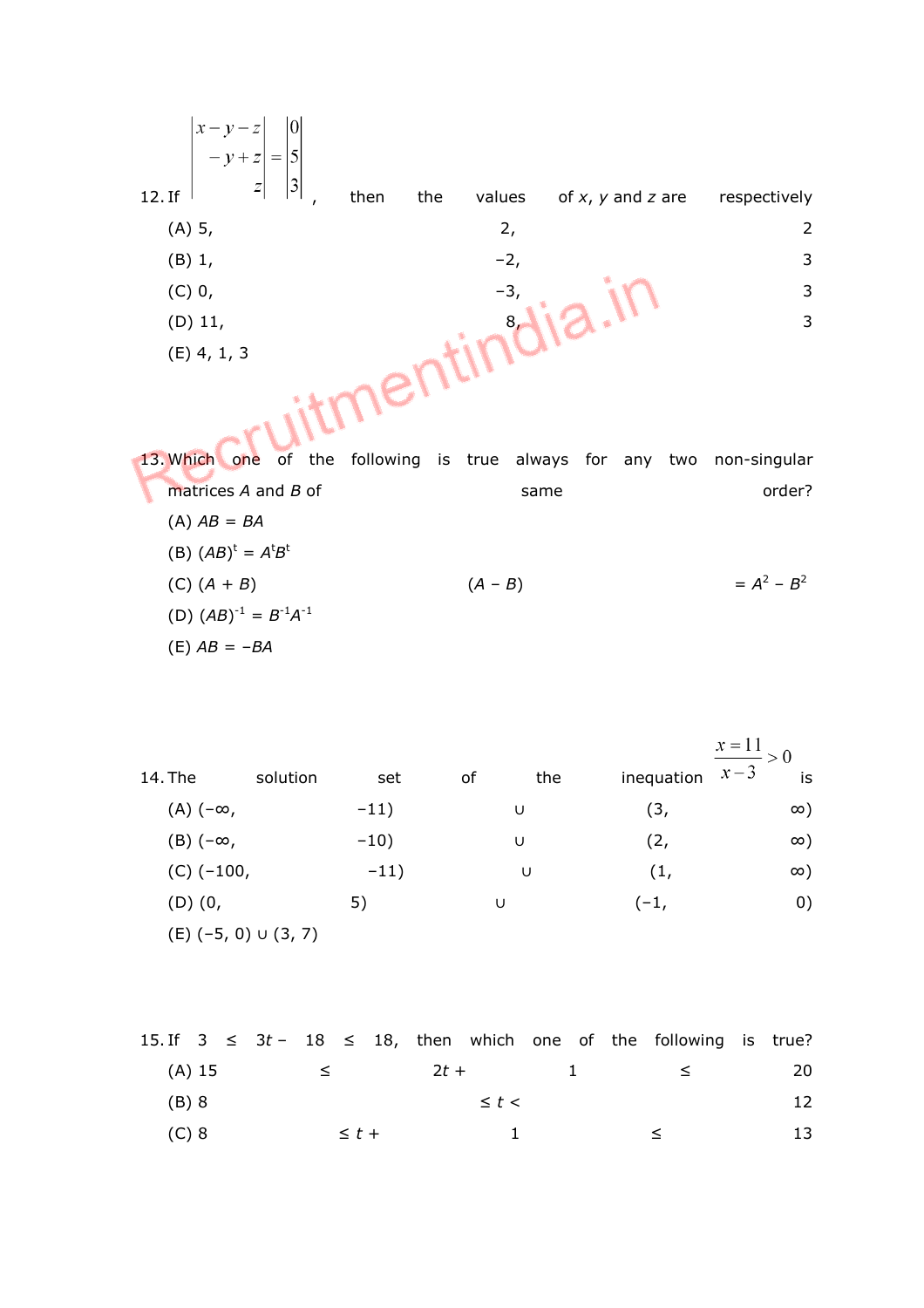(D) 21 ≤ 3*t* ≤ 24 (E)  $t \le 7$  or  $t \ge 12$ 



17. If  $S(p, q, r) = (\sim p) \vee [\sim (q \vee r)]$  is a compound statement, then  $S(\sim p, \sim q, \sim r)$  is (A) ∼S(p, q, r) (B) S(p, q, r) (C) p∨(q ∧ r) (D)  $p \vee$  (q ∨ r) (E) S(p, q, ∼r)

18. For any two statements p and  $q$ , ~ (p v q) v (~p  $\land$  q) is logically equivalent to

- $(A)$   $p$
- (B) ∼p
- $(C)$  q
- (D) ∼q
- (E) p ∨ q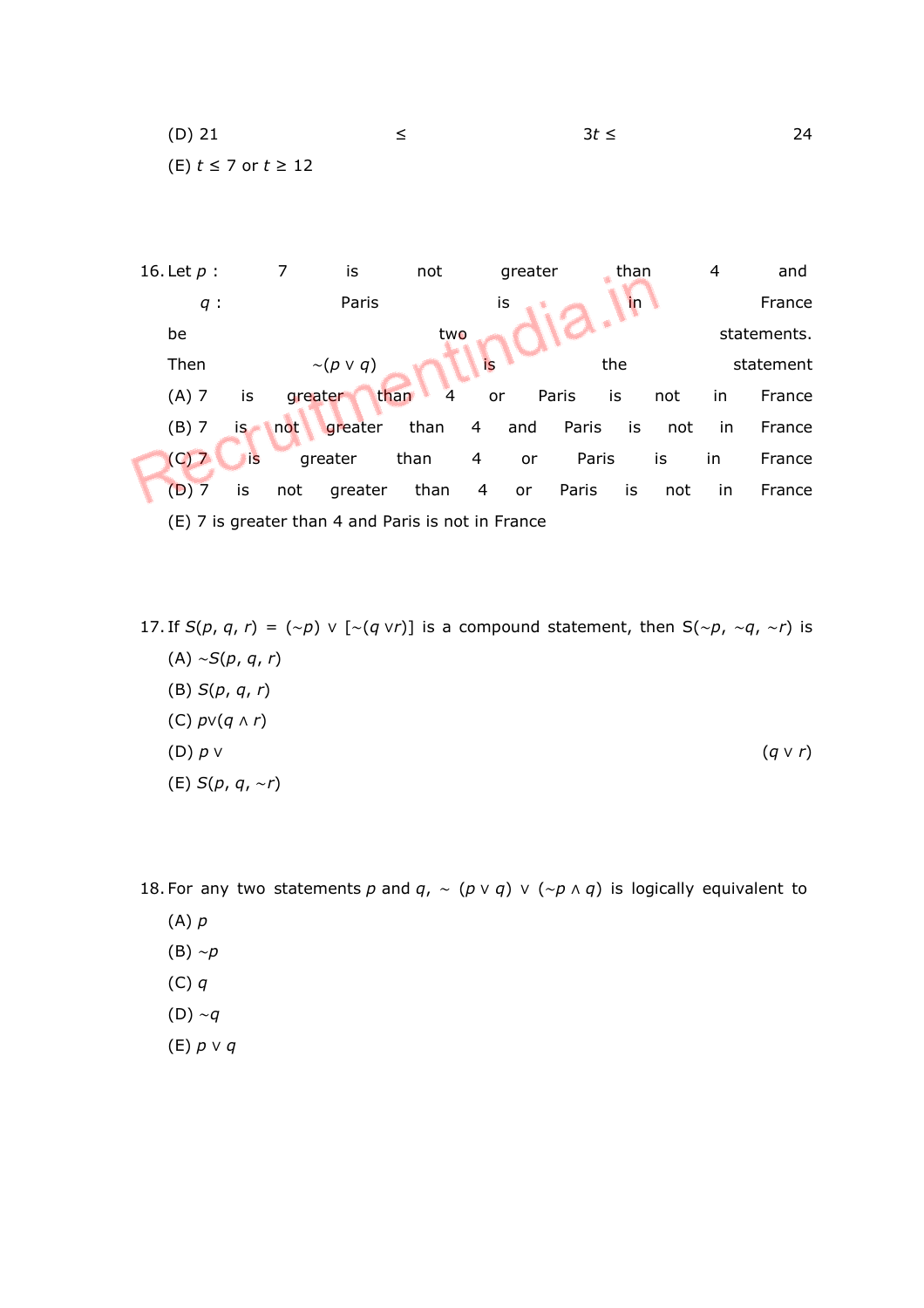19. If 
$$
\tan \alpha = \frac{b}{c}
$$
,  $a > b > 0$  and if  $0 < \alpha < \frac{\pi}{4}$ , then  $\sqrt{\frac{a+b}{a-b}} - \sqrt{\frac{a-b}{a+b}}$  is equal to   
\n $\frac{2 \sin \alpha}{\sqrt{\cos 2\alpha}}$   
\n(B)  $\frac{2 \cos \alpha}{\sqrt{\cos 2\alpha}}$   
\n(C)  $\frac{2 \sin \alpha}{\sqrt{\sin 2\alpha}}$   
\n(D)  $\frac{2 \tan \alpha}{\sqrt{\sin 2\alpha}}$ 

20. If tan<sup>-1</sup> (x + 2) + tan<sup>-1</sup> (x - 2) - tan<sup>-1</sup>  $\left(\frac{1}{2}\right)$  = 0, then one of the values of x is equal to the control of the control of the control of the control of the control of the control of the control of the control of the control of the control of the control of the control of the control of the control of the  $(A) -1$ (B) 5 (C) (D) 1 (E)  $\frac{-1}{2}$  $\alpha, \beta \in \left(0, \frac{\pi}{2}\right)$ ,  $\sin \alpha = \frac{4}{5}$  and  $\cos (\alpha + \beta) = \frac{-12}{13}$ , then  $\sin \beta$  is equal to (A)  $\frac{63}{65}$ (B)  $\frac{61}{65}$  $rac{3}{5}$ (D)  $\frac{5}{13}$  $8\,$ (E)  $\overline{65}$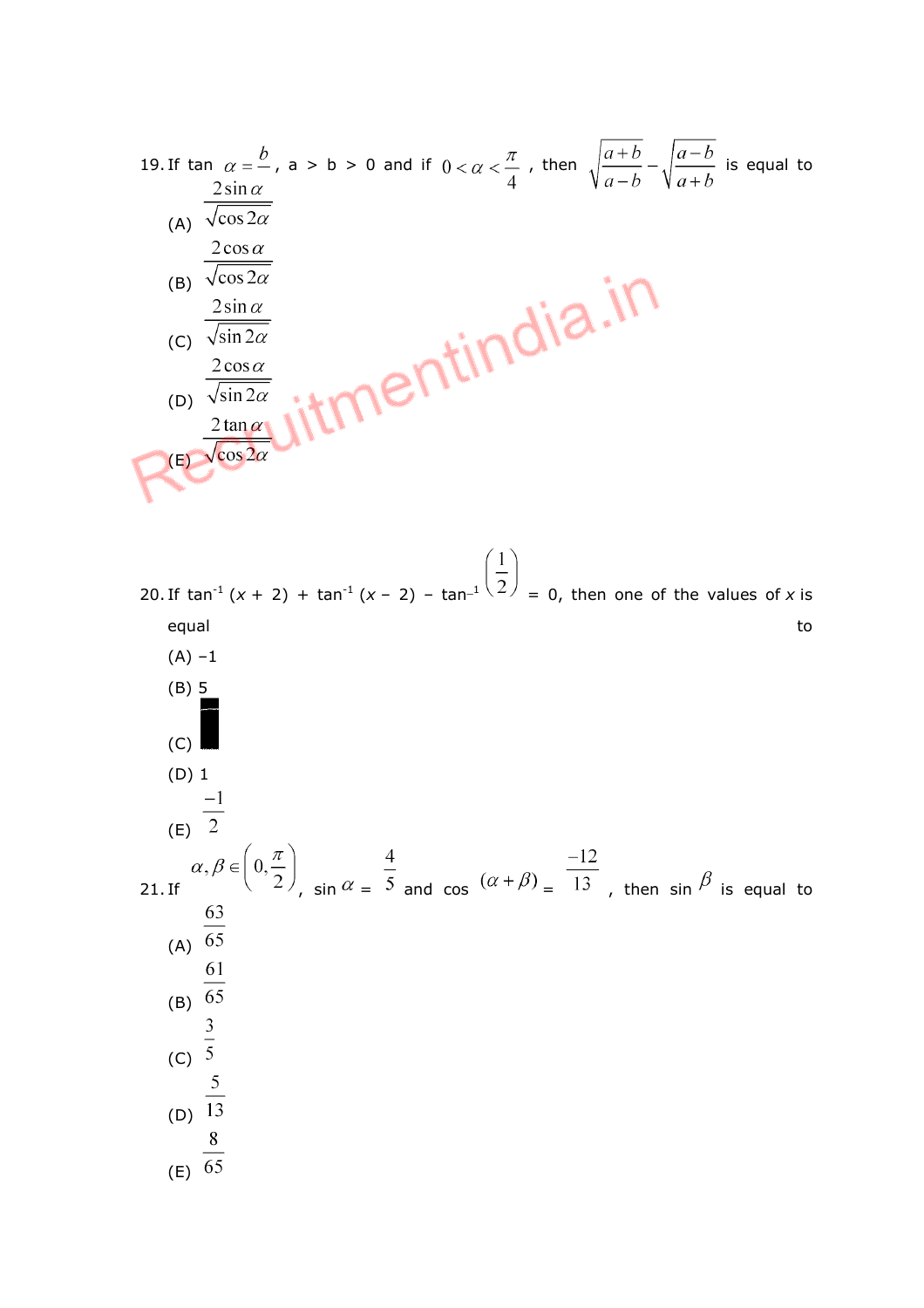

24. The value of tan  $40^{\circ}$  + tan  $20^{\circ}$  +  $\sqrt{3}$  tan  $20^{\circ}$  is equal to (A) √12  $\sqrt{3}$  $(B)$ <sup>2</sup> (C) 1  $\sqrt{3}$  $(D)$ <sup>2</sup> (E) √3

25. The period of the function  $f(\theta) = 4 + 4\sin^3\theta - 3\sin\theta$  is  $2\pi$  $(A)$  3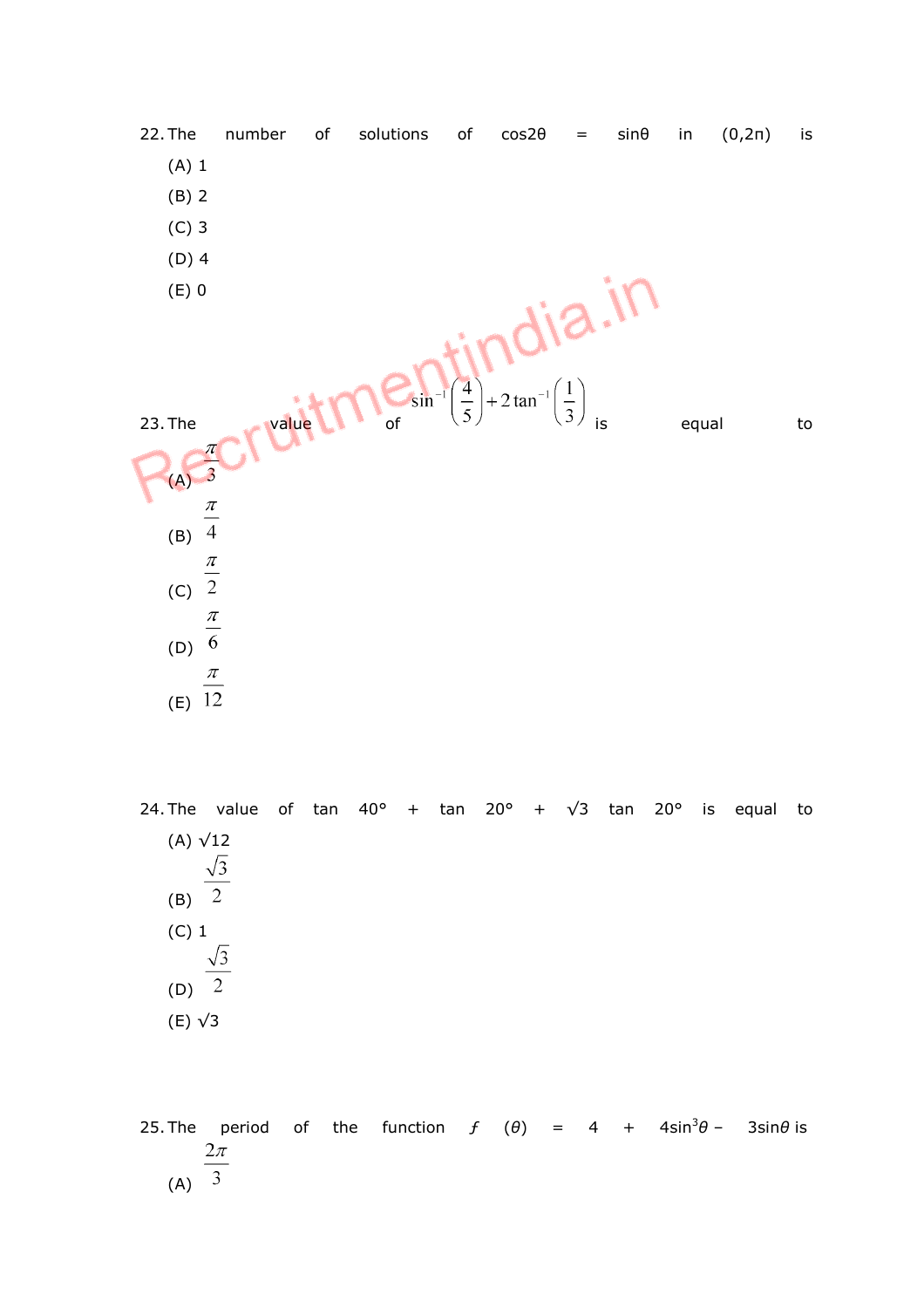

| 27. The               | value | of | $sin^{-1}(cos(4095°))$ | is | equal | to |
|-----------------------|-------|----|------------------------|----|-------|----|
| $-\pi$                |       |    |                        |    |       |    |
| $\overline{3}$<br>(A) |       |    |                        |    |       |    |
| $\pi$                 |       |    |                        |    |       |    |
| 6<br>(B)              |       |    |                        |    |       |    |
| $-\pi$                |       |    |                        |    |       |    |
| 4<br>(C)              |       |    |                        |    |       |    |
| π                     |       |    |                        |    |       |    |
| $\overline{4}$<br>(D) |       |    |                        |    |       |    |
| π                     |       |    |                        |    |       |    |
| $\overline{2}$<br>(E) |       |    |                        |    |       |    |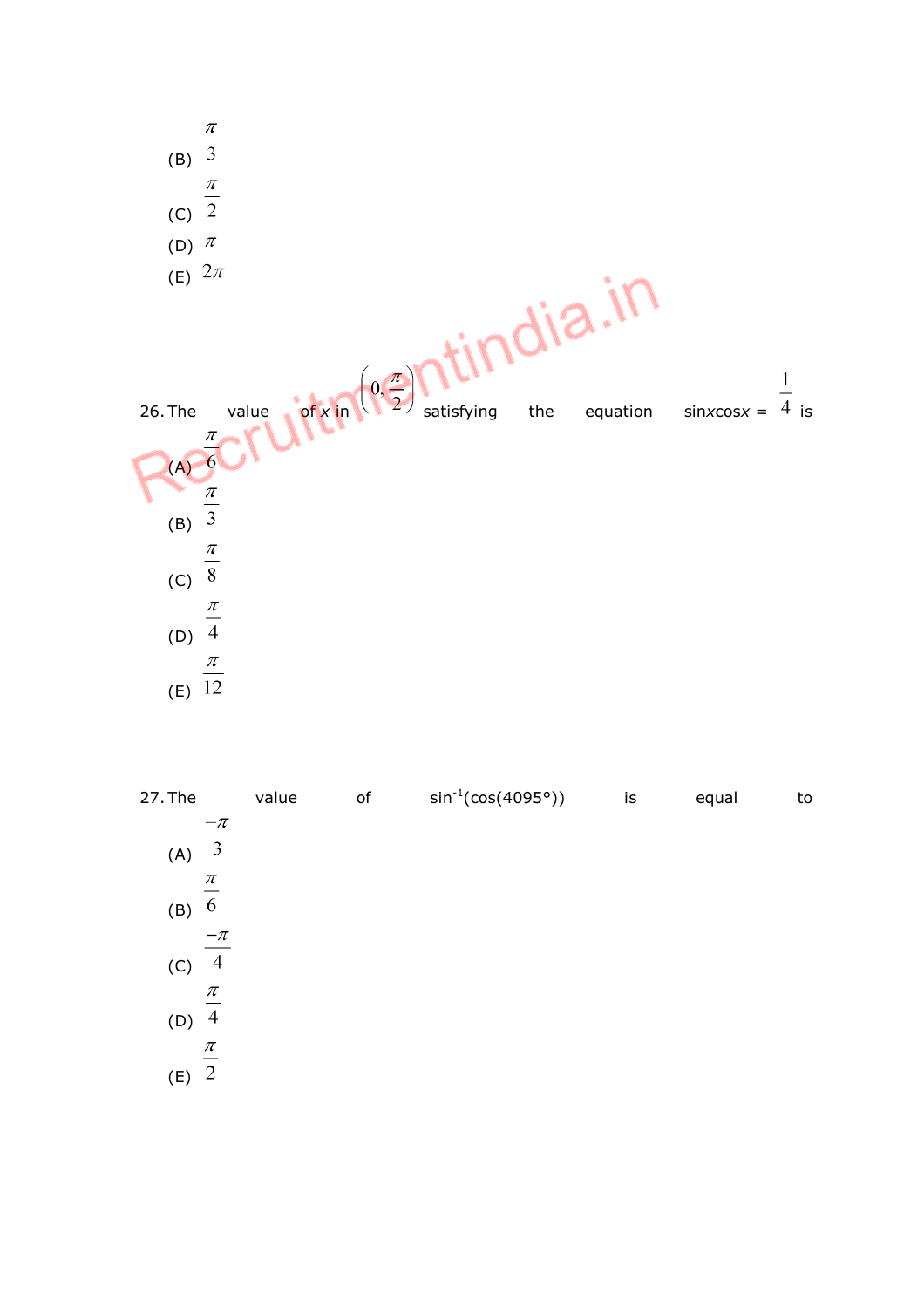28. If the distance between (2, 3) and  $-5$ , 2) is equal to the distance between (x, 2) and (1, 3), then the values of x are (A) –6, 8 (B) 6, 8 (C) –8, 6 (D) –7, 200  $\sim$  7 (E) –8, –6

29. The line segment joining the points  $(4, 7)$  and  $(-2, -1)$  is a diameter of a circle. If the cirle intersects the  $x - a$ xis at A and B, then AB is equal to  $(A)$  4 (B) 5 (C) 6 (D) 7 (E) 8

30. If the three points  $(0, 1)$ ,  $(0, -1)$  and  $(x, 0)$  are vertices of an equilateral triangle, then the the values  $\mathsf{v}$  values of x are (A) √3,  $\sqrt{2}$ (B) √3,  $-√3$  $\sqrt{3}$ , √3  $($ D) √2, –√2 (E) √5, –√5

31. The area of the triangle formed by the points  $(2, 2)$ ,  $(5, 5)$ ,  $(6, 7)$  is equal to (in  $square$  units) and units) and units  $S$ 9

- $(A)$ <sup> $\overline{2}$ </sup>
- (B) 5
- (C) 10 3
- (D)  $\overline{2}$
- 
- (E) 14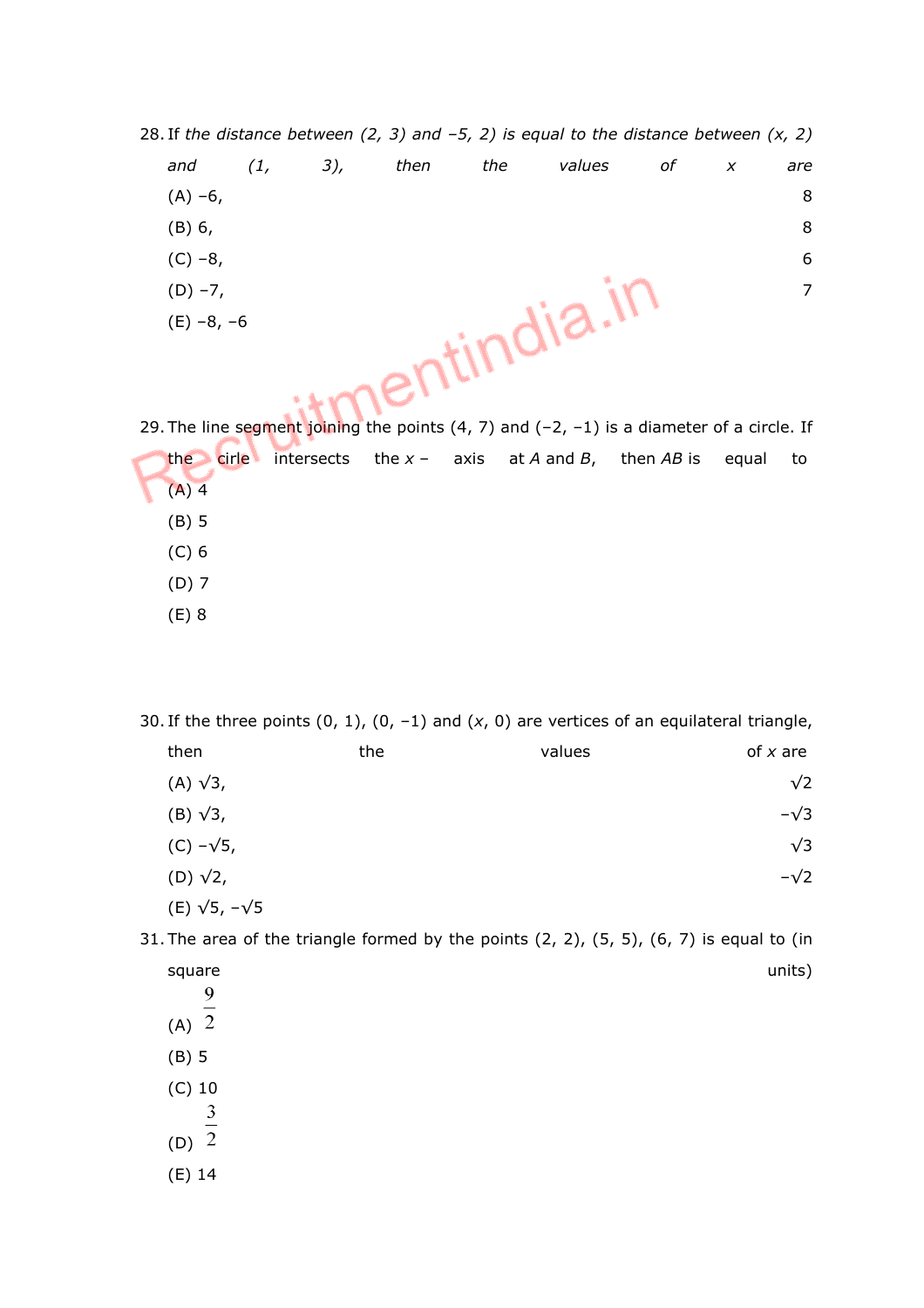

32. If the line  $px - qy = r$  intersects the co-ordinates axes at (a, 0) and (0, b), then

33. The vertices of a triangle are  $A(3, 7)$ ,  $B(3, 4)$  and  $C(5, 4)$ . The equation of the bisector of the angle ∠*ABC* is (A)  $y = x + 1$ (B)  $y = x - 1$ (C)  $y = 3x - 5$ (D)  $y = x$ (E)  $y = -x$ 

34. The equation of a straight line which passes through the point ( $a\cos^3\theta$ ,  $a\sin^3\theta$ ) and perpendicular to x sec $\theta$  + y cosec $\theta$  = a is  $\frac{x}{-}$   $\frac{y}{-}$ (A)  $a \mid a = a \cos \theta$ 

- (B)  $x \cos\theta y \sin\theta = a \cos 2\theta$
- (C)  $x \cos\theta + y \sin\theta = a \cos 2\theta$
- (D)  $x \cos\theta + y \sin\theta a \cos2\theta = 1$
- (E) x cos $\theta$  y sin $\theta$  + a cos2 $\theta$  = -1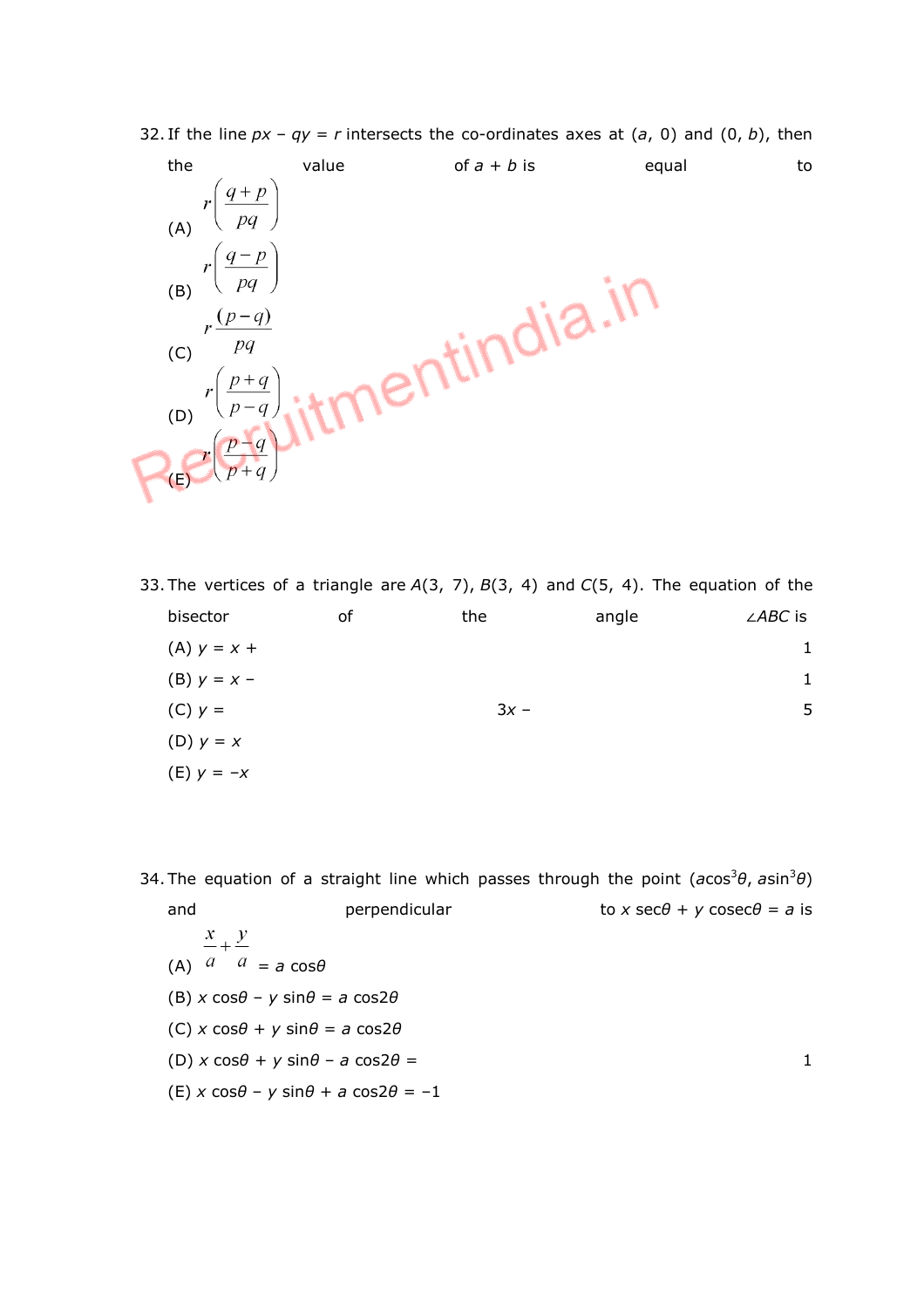- 35. The slopes of the lines which make an angle 45° with the line  $3x y = -5$  are
	- (A) 1,  $-1$ (B) ,  $-1$
	- uitmentindia.in (C) 1, 1  $\overline{2}$ (D) 2,  $(E) -2$ ,

36. The equation of one of the lines parallel to  $4x + 3y = 5$  and at a unit distance from the point  $(-1,$   $-4)$  is (A)  $3x + 4y - 3 = 0$ (B)  $3x + 4y + 3 = 0$ (C)  $4x - 3y + 3 = 0$ (D)  $4x - 3y - 3 = 0$ (E)  $4x - 3y - 4 = 0$ 

37. The equation of family of circles with centre at  $(h, k)$  touching the  $x - a$ ix is given by

- $(A) x<sup>2</sup> + y<sup>2</sup>$ –  $2hx + h^2$  $=$  0
- (B)  $x^2 + y^2$ – 2hx – 2hx – 2ky +  $h^2$  $=$  0
- $(C) x<sup>2</sup> + y<sup>2</sup>$  $-$  2hx – 2ky –  $h^2 = 0$
- (D)  $x^2 + y^2$ – 2hx – 2hx – 2ky = 0
- $(E)$   $x^2 + y^2 + 2hx + 2ky = 0$
- 38. If two circles  $(x + 7)^2 + (y 3)^2 = 36$  and  $(x 5)^2 + (y + 2)^2 = 49$  touch each other externally, then the point of contact is (A)  $\left(\frac{-19}{13}, \frac{19}{13}\right)$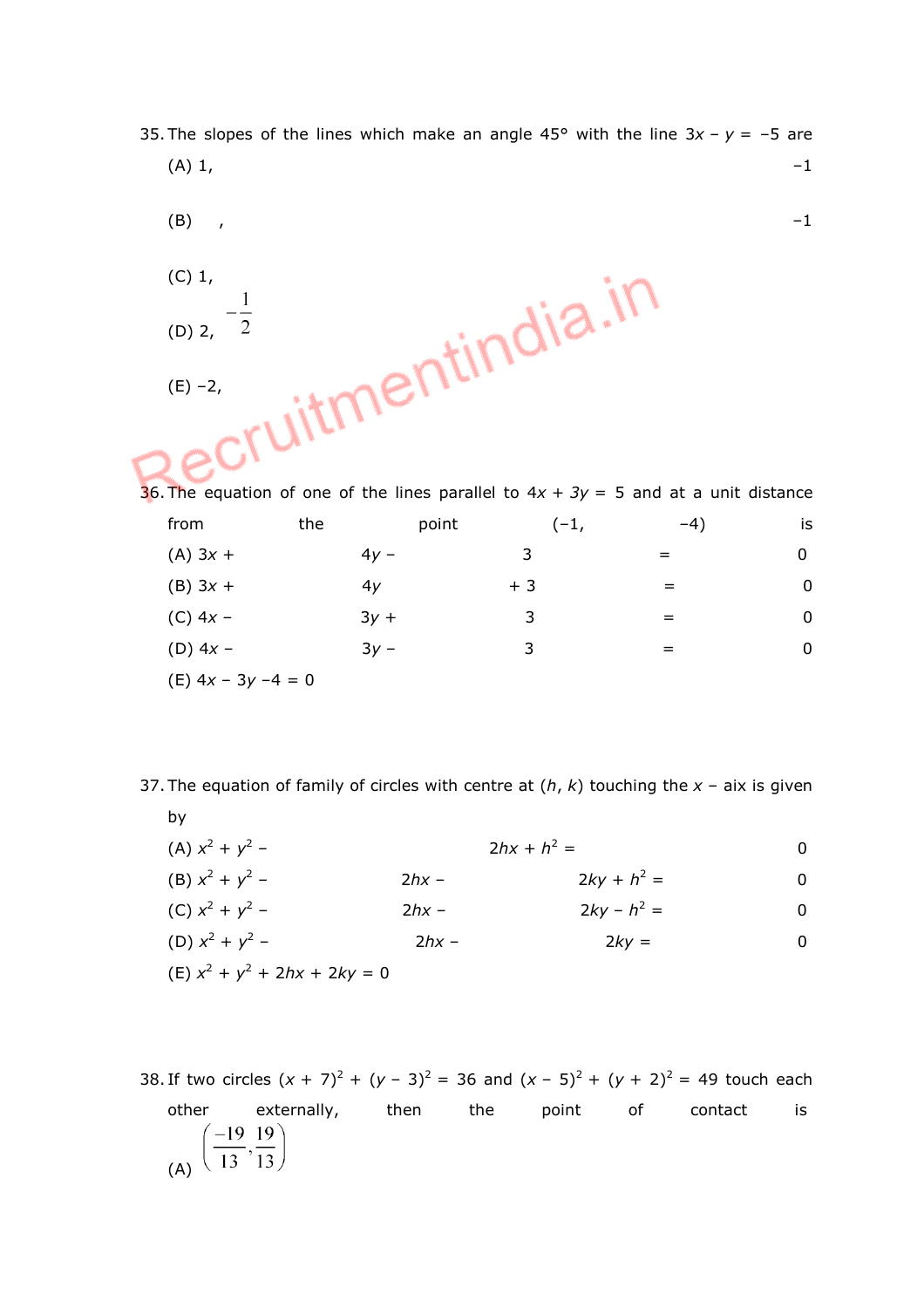(B) 
$$
\left(\frac{-19}{13}, \frac{9}{13}\right)
$$
  
\n(C)  $\left(\frac{17}{13}, \frac{9}{13}\right)$   
\n(D)  $\left(\frac{-17}{13}, \frac{9}{13}\right)$   
\n(E)  $\left(\frac{19}{13}, \frac{19}{13}\right)$ 

39. The equation of the chord of the circle  $x^2 + y^2 = 81$  which is bisected at the point  $x^2 + y^2$  $(-2, 3)$  is (A)  $3x - y = 13$ (B)  $3x - 4y = 13$ (C)  $2x - 3y = 13$ (D)  $3x - 3y = 13$ (E) 2x – 3y = –13

40. The distance of the midpoint of line joining two points (4, 0) and (0, 4) from the

| centre                  | of | the |                                                                              | circle $x^2 + y^2 =$ | 16 |              | is          |
|-------------------------|----|-----|------------------------------------------------------------------------------|----------------------|----|--------------|-------------|
| $(A)$ $\sqrt{2}$        |    |     |                                                                              |                      |    |              |             |
| $(B)$ 2 $\sqrt{2}$      |    |     |                                                                              |                      |    |              |             |
| $(C)$ 3 $\sqrt{2}$      |    |     |                                                                              |                      |    |              |             |
| (D) $2\sqrt{3}$         |    |     |                                                                              |                      |    |              |             |
| $(E)$ $\sqrt{3}$        |    |     |                                                                              |                      |    |              |             |
|                         |    |     | 41. One of the points on the parabola $y^2 = 12x$ with focal distance 12, is |                      |    |              |             |
| $(A)$ $(3, 1)$          |    |     |                                                                              |                      |    |              | 6)          |
| $(B)$ $(9, 9)$          |    |     |                                                                              |                      |    | $6\sqrt{3}$  |             |
| $(C)$ $(7, 7)$          |    |     |                                                                              |                      |    | $2\sqrt{21}$ |             |
| $(D)$ $(8, $            |    |     |                                                                              |                      |    |              | $4\sqrt{6}$ |
| $(E)$ (1, $\sqrt{12}$ ) |    |     |                                                                              |                      |    |              |             |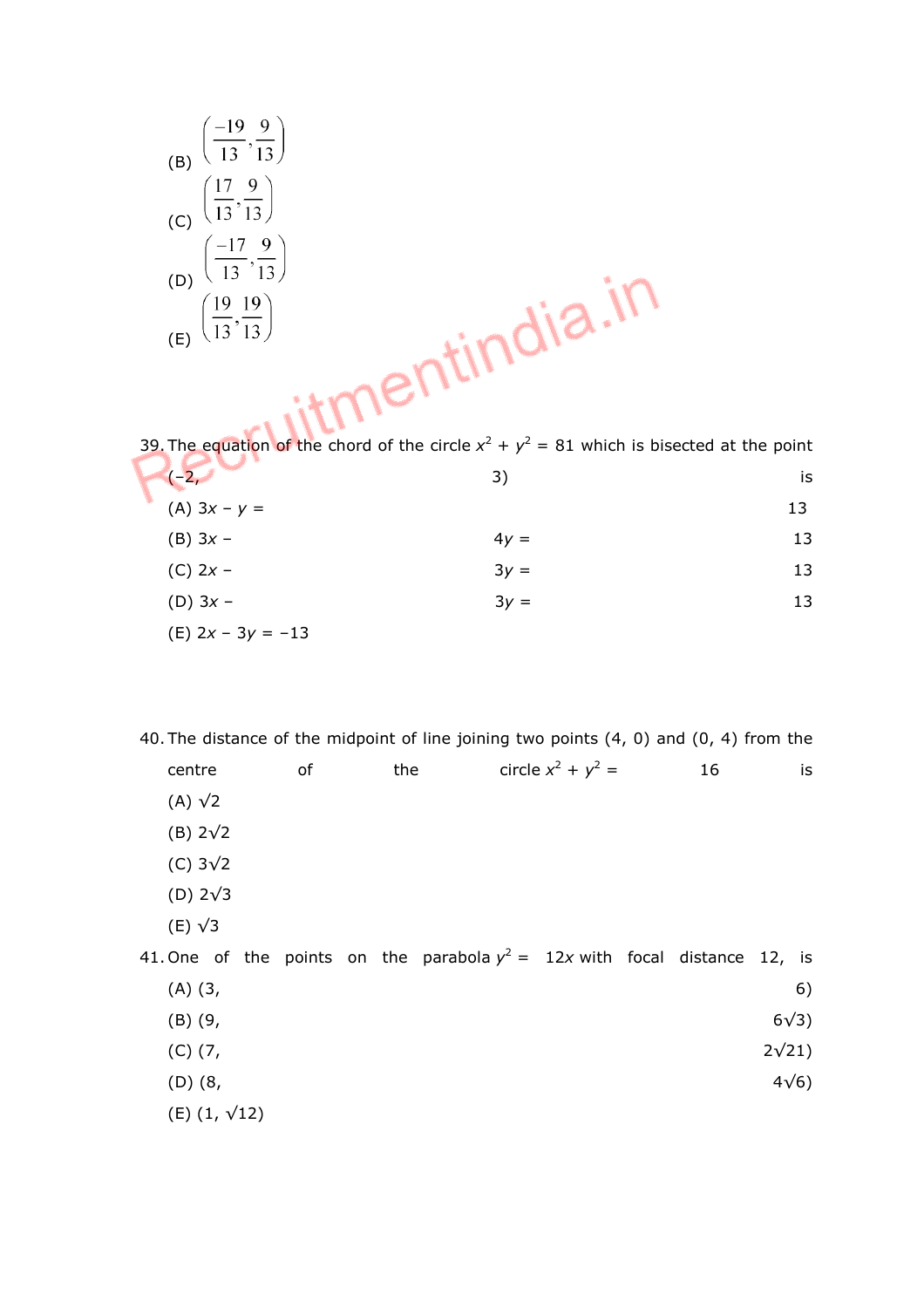

 $\frac{x^2}{2} + \frac{y^2}{2}$ 43. If a point  $P(x, y)$  moves along the ellipse  $25 \times 16 = 1$  and if C is the centre of the ellipse, then the sum of maximum and minimum values of CP is (A) 25

- (B) 9
- (C) 4
- (D) 5
- (E) 16

44. The distance between the foci of the conic  $7x^2 - 9y^2 = 63$  is equal to

- (A) 8
- (B) 4
- (C) 3
- (D) 7
- (E) 12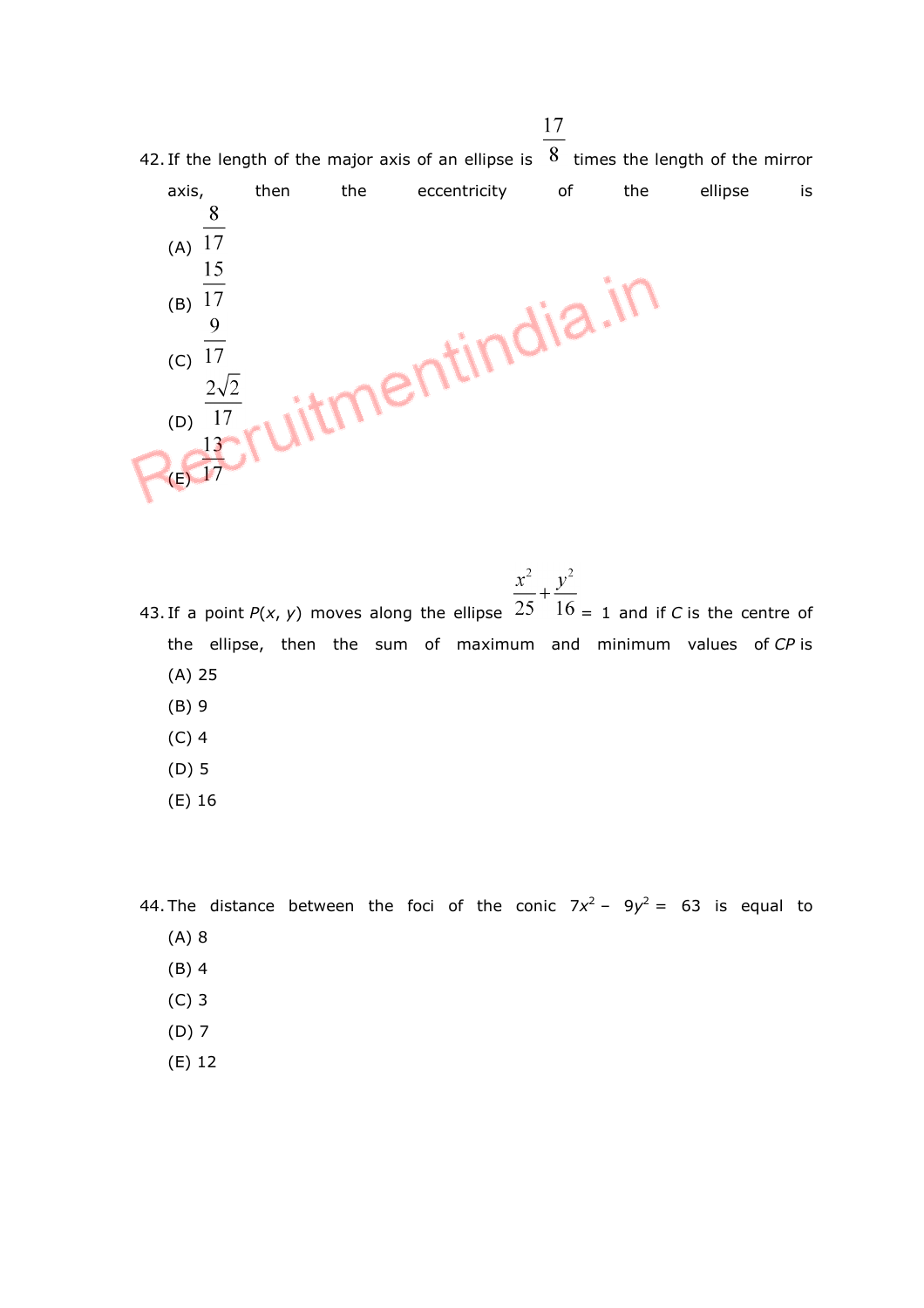| 45. If $ \vec{a}  = 5$ , $ \vec{b}  = 6$ and $\vec{a} \cdot \vec{b} = -25$ , then $ \vec{a} \times \vec{b} $ is equal |  |  |           | to                                                                                                                                                   |
|-----------------------------------------------------------------------------------------------------------------------|--|--|-----------|------------------------------------------------------------------------------------------------------------------------------------------------------|
| $(A)$ 25                                                                                                              |  |  |           |                                                                                                                                                      |
| $(B)$ 6 $\sqrt{11}$                                                                                                   |  |  |           |                                                                                                                                                      |
| (C) $11\sqrt{5}$                                                                                                      |  |  |           |                                                                                                                                                      |
| (D) $11\sqrt{6}$                                                                                                      |  |  |           |                                                                                                                                                      |
| $(E) 5\sqrt{11}$                                                                                                      |  |  |           |                                                                                                                                                      |
|                                                                                                                       |  |  |           |                                                                                                                                                      |
|                                                                                                                       |  |  | tindia.in |                                                                                                                                                      |
|                                                                                                                       |  |  |           |                                                                                                                                                      |
|                                                                                                                       |  |  |           | 46. If $\vec{p}$ , $\vec{q}$ and $\vec{r}$ are perpendicular to $\vec{q} + \vec{r}$ , $\vec{r} + \vec{p}$ and $\vec{p} + \vec{q}$ respectively and   |
|                                                                                                                       |  |  |           | If $ \vec{p}+\vec{q}  = \begin{bmatrix} \vec{q}+\vec{r} \\ 6 \end{bmatrix} = 4\sqrt{3}$ and $ \vec{r}+\vec{p}  = 4$ then $ \vec{p}+\vec{q}+\vec{r} $ |
| $(A)$ 5 $\sqrt{2}$                                                                                                    |  |  |           |                                                                                                                                                      |
| $(B)$ 10                                                                                                              |  |  |           |                                                                                                                                                      |
| $(C)$ 15                                                                                                              |  |  |           |                                                                                                                                                      |
| $(D)$ 5                                                                                                               |  |  |           |                                                                                                                                                      |
| $(E)$ 25                                                                                                              |  |  |           |                                                                                                                                                      |

- 47. The vectors of magnitude a, 2a, 3a meet at a point and their directions are along the diagonals of three adjacent faces of a cube. Then the magnitude of their resultant is a state of the state of the state of the state of the state of the state of the state of the state of the state of the state of the state of the state of the state of the state of the state of the state of the
	- (A) 5a
	- (B) 6a
	- (C) 10a
	- (D) 9a
	- (E) 7a

48. Which one of the following vectors is of magnitude 6 and perpendicular to both  $\vec{a} = 2\hat{i} + 2\hat{j} + \hat{k}$  and  $\vec{b} = \hat{i} - 2\hat{j} + \hat{k}$ (A)  $2\hat{i} - \hat{j} - 2\hat{k}$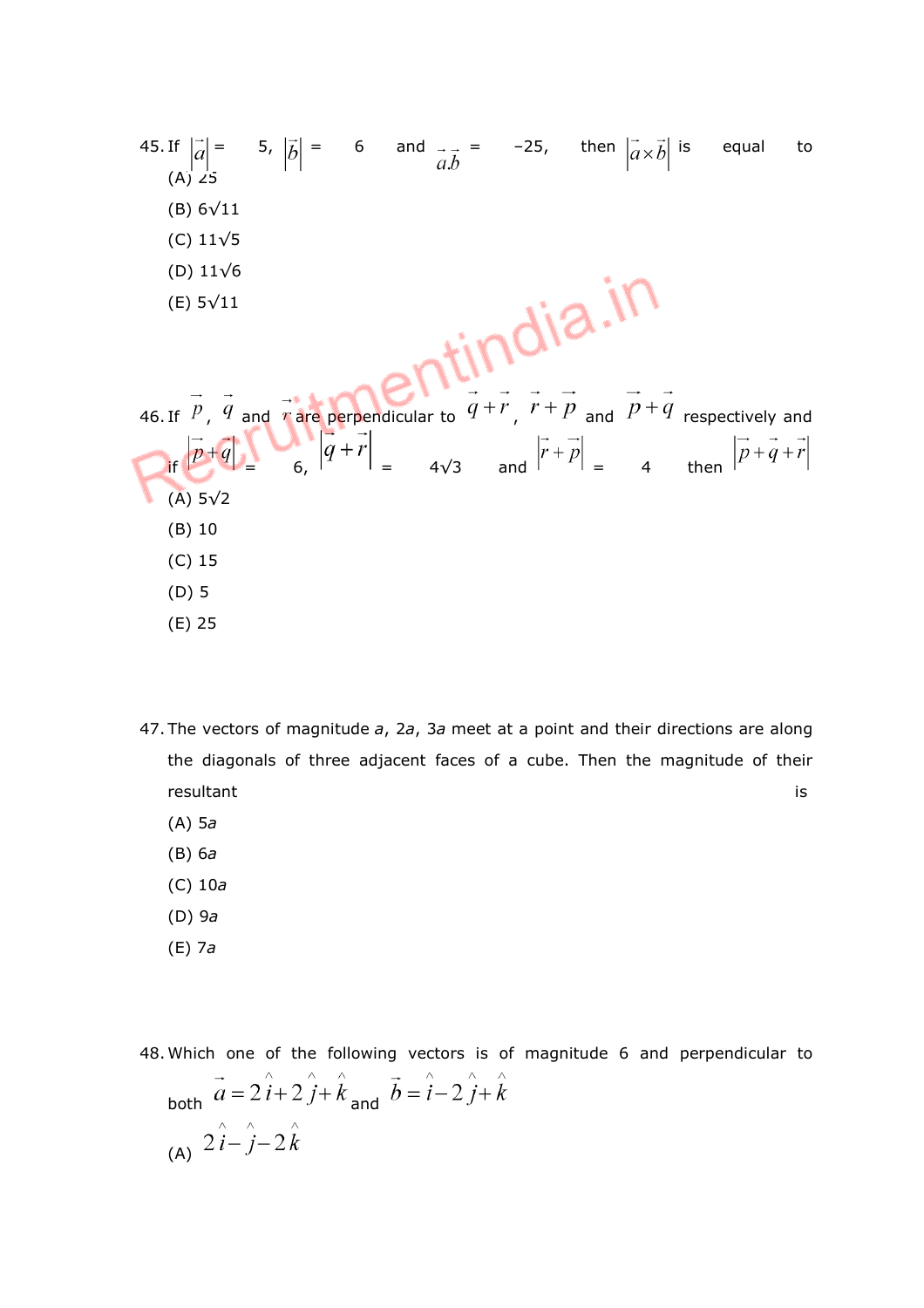

50. Let  $A(1, -1, 2)$  and  $B(2, 3, -1)$  be two points. If a point P divides AB internally in

the ratio 2:3, then the position vector of $P$  is (A) (B)  $\frac{1}{\sqrt{3}}\left(\hat{i} + 6\hat{j} + \hat{k}\right)$ (c)  $\frac{1}{\sqrt{3}} \left( \hat{i} + \hat{j} + \hat{k} \right)$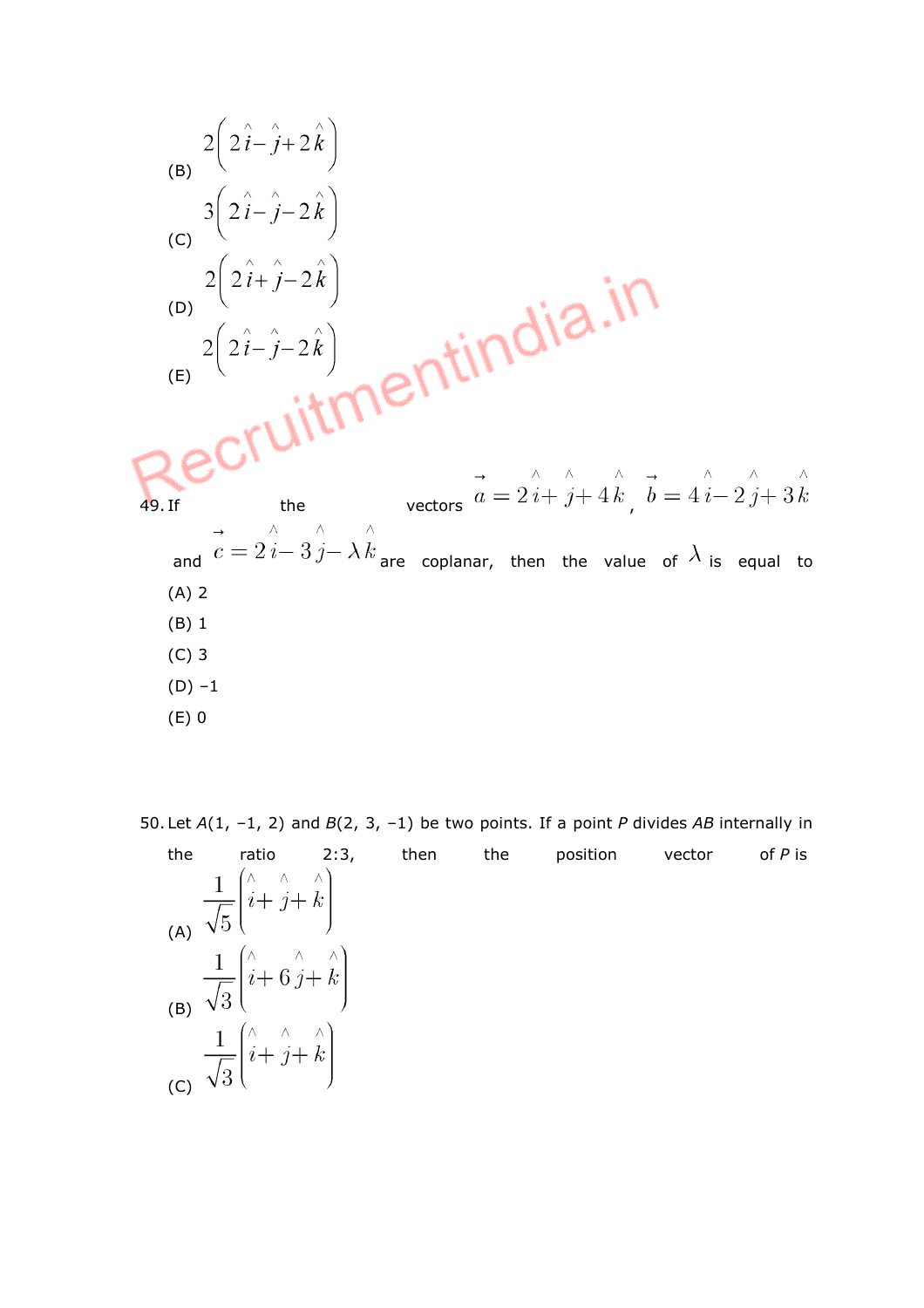$$
\frac{1}{\sqrt{5}} \left( \hat{i} + \hat{j} + 9 \hat{k} \right)
$$
\n
$$
\frac{1}{5} \left( 7 \hat{i} + 3 \hat{j} + 4 \hat{k} \right)
$$
\n
$$
\left( \text{E} \right)^{1/2}
$$

51. If the scalar product of the vector  $\hat{i} + \hat{j} + 2\hat{k}$  with the unit vector along  $m i+2j+3k$  is equal to 2, then one of the values of m is (A) 3 (B) 4 (C) 5 (D) 6 (E) 7

52. A plane makes intercepts  $a$ ,  $b$ ,  $c$  at  $A$ ,  $B$ ,  $C$  on the coordinate axes respectively. If the centre of the triangle ABC is at  $(3, 2, 1)$ , then the equation of the plane is

| $(A) x +$  | $2y +$ | $3z =$ | 9  |
|------------|--------|--------|----|
| $(B)$ 2x – | $2y -$ | $6z =$ | 18 |
| $(C)$ 2x + | $2y +$ | $6z =$ | 18 |

(D)  $2x + 2y + 6z = 18$ (E) 2x + 2y + 6z = 9

53. If the plane  $3x + y + 2z + 6 = 0$  is parallel to the line  $\frac{3x - 1}{2b} = 3 - y = \frac{z - 1}{a}$ 

(A)  $\overline{3}$  $(B)$ <sup> $\overline{2}$ </sup> (C) 3 (D) 4  $\overline{5}$  $(E)$ <sup>2</sup>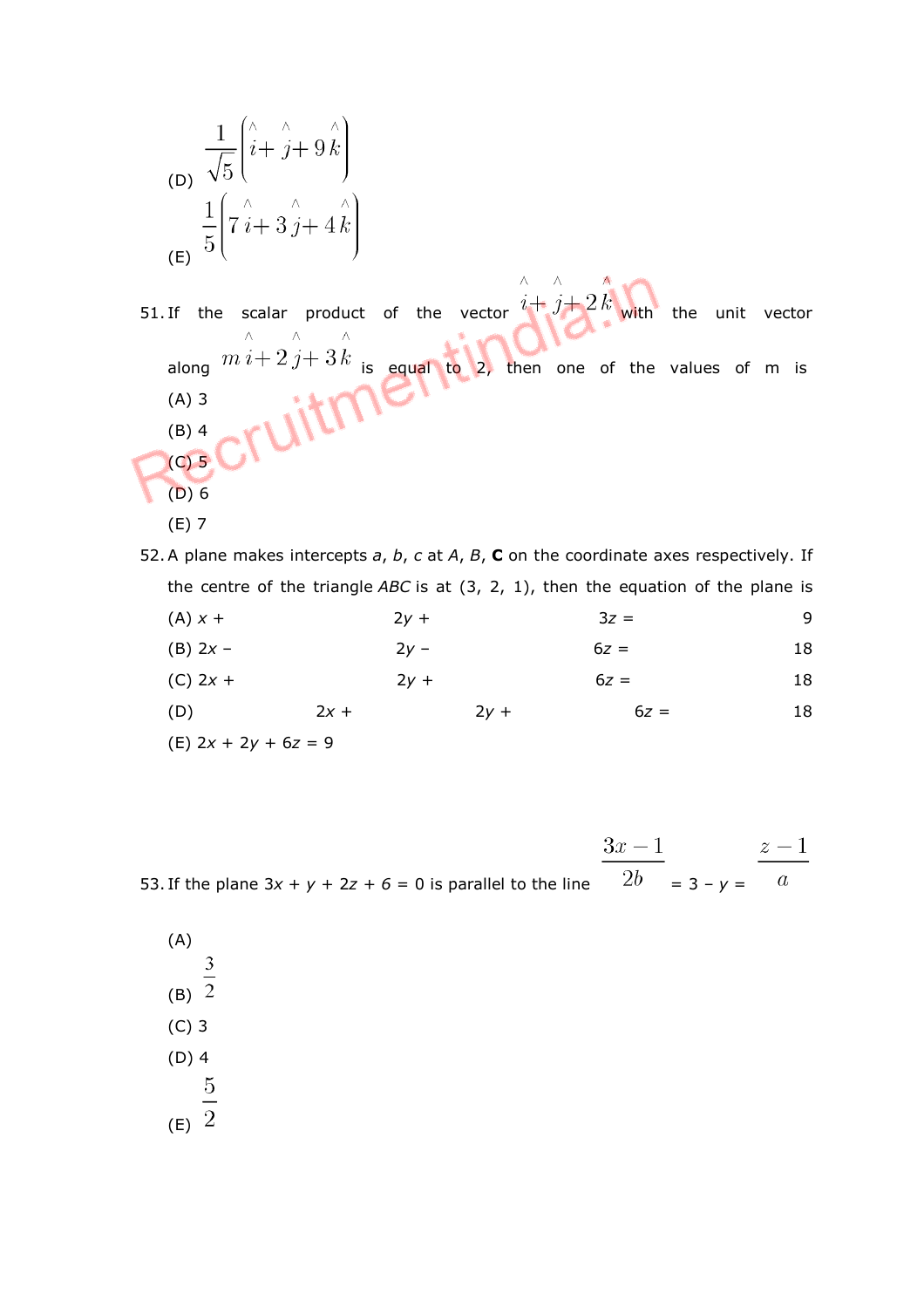54. The equation of the line passing through the point  $(3, 0, -4)$  and perpendicular to

the plane 
$$
2x - 3y + 5z - 7 = 0
$$
 is  
\n
$$
\frac{x-2}{(A)} = \frac{y}{-3} = \frac{z+4}{5}
$$
\n(B) 
$$
\frac{x-3}{2} = \frac{y}{-3} = \frac{z-4}{5}
$$
\n(C) 
$$
\frac{x+3}{2} = \frac{y}{3} = \frac{z+4}{5}
$$
\n(D) 
$$
\frac{x+3}{2} = \frac{y}{3} = \frac{z+4}{5}
$$

55. The plane 
$$
\vec{r} = s\left(\hat{i} + 2\hat{j} - 4\hat{k}\right) + t\left(3\hat{i} + 4\hat{j} - 4\hat{k}\right) + (1 - t)\left(2\hat{i} - 7\hat{j} - 3\hat{k}\right)
$$

is parallel to the line  
\n
$$
\vec{r} = \left(-\hat{i} + \hat{j} - \hat{k}\right) + t\left(-\hat{i} - 2\hat{j} + 4\hat{k}\right)
$$
\n(A)  
\n
$$
\vec{r} = \left(-\hat{i} + \hat{j} - \hat{k}\right) + t\left(\hat{i} - 2\hat{j} + 4\hat{k}\right)
$$
\n(B)  
\n
$$
\vec{r} = \left(\hat{i} + \hat{j} - \hat{k}\right) + t\left(-\hat{i} - 4\hat{j} + 7\hat{k}\right)
$$
\n(C)  
\n
$$
\vec{r} = \left(-\hat{i} + \hat{j} - \hat{k}\right) + t\left(-2\hat{i} + 2\hat{j} + 4\hat{k}\right)
$$
\n(D)  
\n
$$
\vec{r} = \left(-\hat{i} + \hat{j} - 3\hat{k}\right) + t\left(2\hat{i} + 6\hat{j} - 8\hat{k}\right)
$$
\n(E)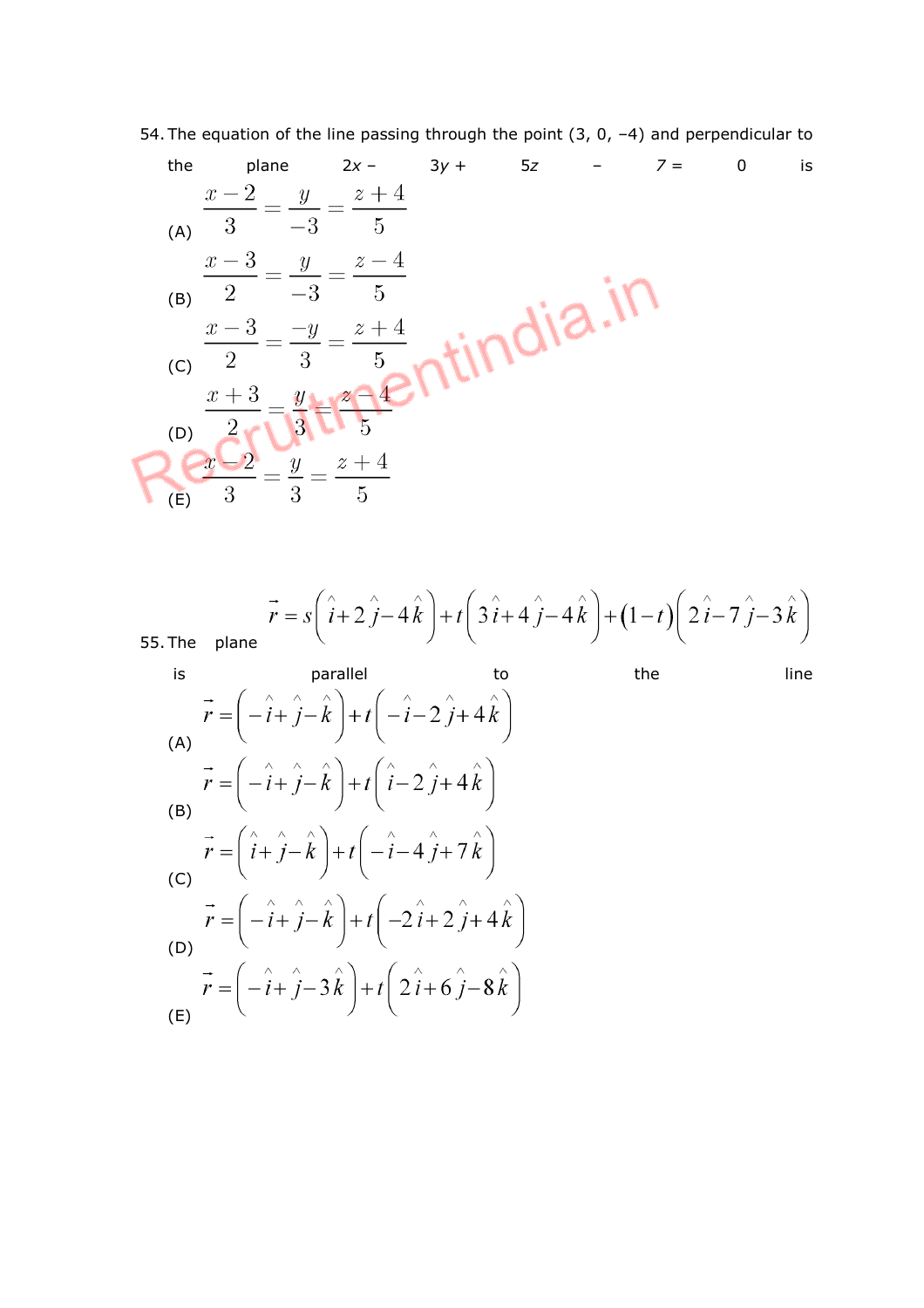|         |                                                      |    |    | 56. The distance between the line $\vec{r} = \left(2\hat{i} + 2\hat{j} - \hat{k}\right) + \lambda\left(2\hat{i} + \hat{j} - 2\hat{k}\right)$ and the |    |
|---------|------------------------------------------------------|----|----|------------------------------------------------------------------------------------------------------------------------------------------------------|----|
|         | $\vec{r}$ . $\left(\hat{i}+2\hat{j}+2\hat{k}\right)$ |    |    |                                                                                                                                                      |    |
| plane   |                                                      | 10 | is | equal                                                                                                                                                | to |
| $(A)$ 5 |                                                      |    |    |                                                                                                                                                      |    |
| $(B)$ 4 |                                                      |    |    |                                                                                                                                                      |    |
| $(C)$ 3 |                                                      |    |    |                                                                                                                                                      |    |
| $(D)$ 2 |                                                      |    |    |                                                                                                                                                      |    |
| $(E)$ 1 |                                                      |    |    |                                                                                                                                                      |    |
|         |                                                      |    |    |                                                                                                                                                      |    |
|         |                                                      |    |    |                                                                                                                                                      |    |

57. Equation of the plane passing through the intersection of the planes  $x + y + z =$ 6 and  $2x + 3y + 4z + 5 = 0$  and the point  $(1, 1, 1)$  is  $(A) 20x + 23y + 26z - 69 = 0$ (B)  $31x + 45y + 49z + 52 = 0$  $(C) 8x + 5y + 2z - 69 = 0$  $(D) 4x + 5y + 6z - 7 = 0$ 

 $(E) x + y + 2z + 17 = 0$ 

58. The equation of the plane containing the lines  $\frac{x-1}{2} = \frac{y+1}{-1} = \frac{z}{3}$  $rac{x}{2} = \frac{y-2}{-1} = \frac{z+1}{3}$  is (A)  $8x - y + 5z - 8 = 0$ (B)  $8x + y - 5z - 7 + = 0$  $(C) x - 8y + 3z + 6 = 0$  $(D) 8x + y - 5z + 7 = 0$ (E)  $x + y + z - 6 = 0$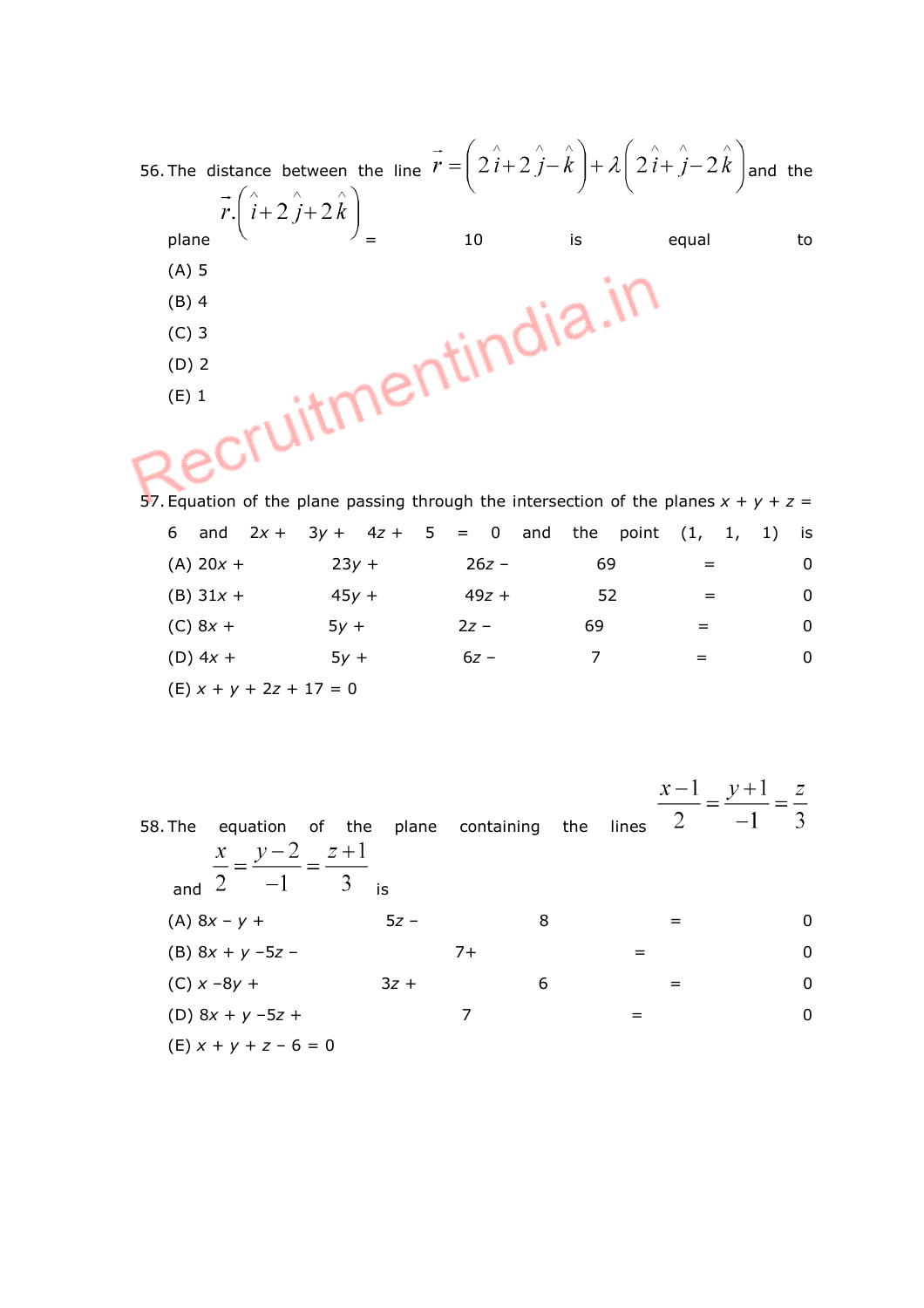59. The vector equation of the straight line 
$$
\frac{1-x}{3} = \frac{y+1}{-2} = \frac{3-z}{-1}
$$
  
\n
$$
\vec{r} = (\hat{i} - \hat{j} + 3\hat{k}) + \lambda (3\hat{i} + 2\hat{j} - \hat{k})
$$
\n(A)  
\n
$$
\vec{r} = (\hat{i} - \hat{j} + 3\hat{k}) + \lambda (3\hat{i} - 2\hat{j} - \hat{k})
$$
\n(B)  
\n
$$
\vec{r} = (3\hat{i} - 2\hat{j} - \hat{k}) + \lambda (\hat{i} - \hat{j} + 3\hat{k})
$$
\n(C)  
\n
$$
\vec{r} = (3\hat{i} + 2\hat{j} - \hat{k}) + \lambda (\hat{i} - \hat{j} + 3\hat{k})
$$
\n(D)  
\n
$$
\vec{r} = (\hat{i} - \hat{j} + 3\hat{k}) + \lambda (3\hat{i} + 2\hat{j} + \hat{k})
$$
\n(E)

60. The arithmetic mean of 7 consecutive integers starting with 'a' is  $m$ . Then the arithmetic mean of 11 consecutive integers starting with  $a + 2'$  is  $(A)$  2a  $(R)$  2m

| יייז נש         |   |
|-----------------|---|
| (C) $a +$       | 4 |
| $(D)$ $m +$     | 4 |
| $(E) a + m + 2$ |   |

61. The probability distribution of a random variable  $X$  is given by

| $\mathbf{x}$ | $-5$ |  |  |  | $-3$ $-2$ $-1$ $0$ $1$ $1$ $2$ $1$ $3$ |  |
|--------------|------|--|--|--|----------------------------------------|--|
|              |      |  |  |  |                                        |  |

62.

| Then                   | the | value | of $P$ is |
|------------------------|-----|-------|-----------|
|                        |     |       |           |
| 72                     |     |       |           |
| $(A)$ 3                |     |       |           |
| 73<br>(B)              |     |       |           |
| 5                      |     |       |           |
| $\overline{72}$<br>(C) |     |       |           |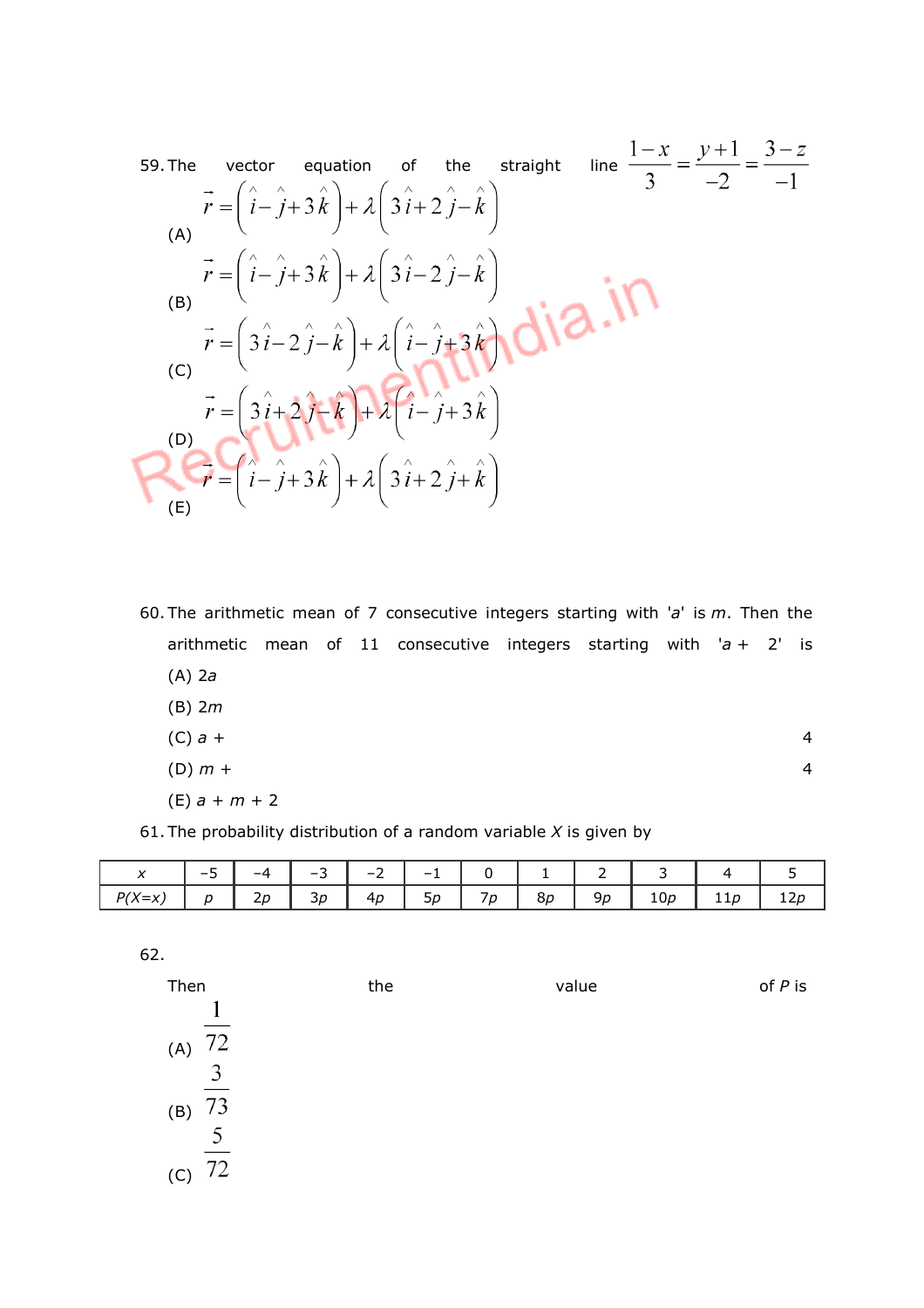(D) 
$$
\frac{1}{74}
$$
  
(E)  $\frac{1}{73}$ 

63. The mean and variance of n observations  $x_1$ ,  $x_2$ ,  $x_3$ , ...,  $x_n$  are 5 and 0



13  $\mathbf{1}$ 64. If A and B are mutually exclusive events and if  $P(B) = \overline{3}$ ,  $P(A \cup B) = \overline{21}$ , then  $P(A)$  is equal to  $\mathbf{1}$  $(A)$  7  $\overline{4}$  $\frac{1}{7}$   $\frac{2}{7}$   $\frac{5}{7}$ (B) (C) (D) 6  $(E)$  7

65. If *f* is a real valued function such that  $f(x + y) = f(x) + f(y)$  and  $f(1) = 5$ , then the  $\qquad \qquad$  value  $\qquad \qquad$  of  $\qquad \qquad f(100) \qquad \qquad$  is (A) 200 (B) 300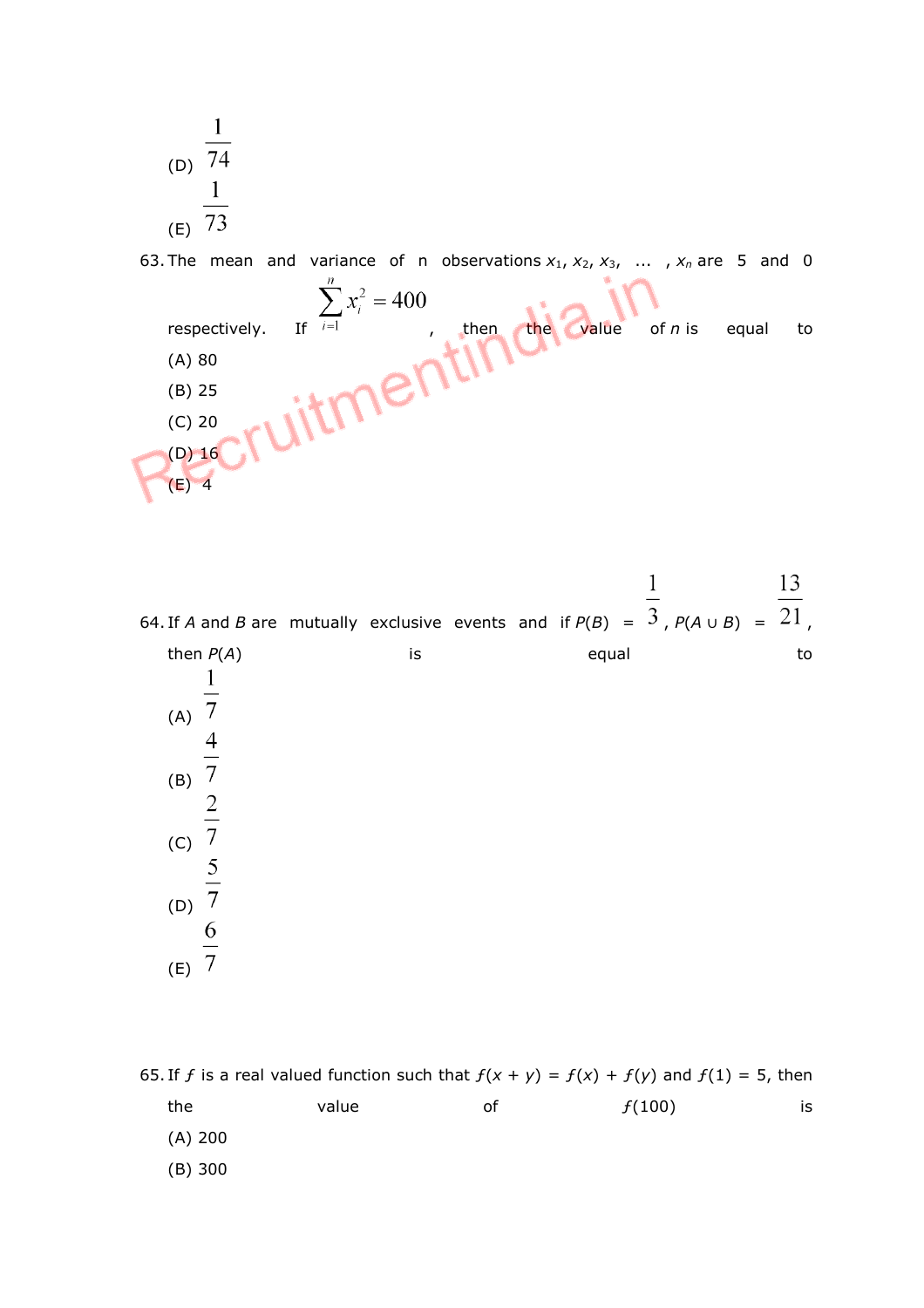(C) 350 (D) 400 (E) 500



67. 
$$
\lim_{x \to 0} \left( \frac{x}{\sqrt{1 + x} - \sqrt{1 - x}} \right)
$$
  
\n(A) 0  
\n(B) 1  
\n(C) 2  
\n(D) -1  
\n(E) -2

$$
\lim_{x \to 0} \left( \frac{x^3}{3x^2 - 4} - \frac{x^2}{3x + 2} \right)_{\text{is}} \qquad \text{equal} \qquad \text{to}
$$
\n
$$
-\frac{1}{4}
$$
\n
$$
\frac{1}{(B)} - \frac{1}{2}
$$
\n
$$
(C) 0
$$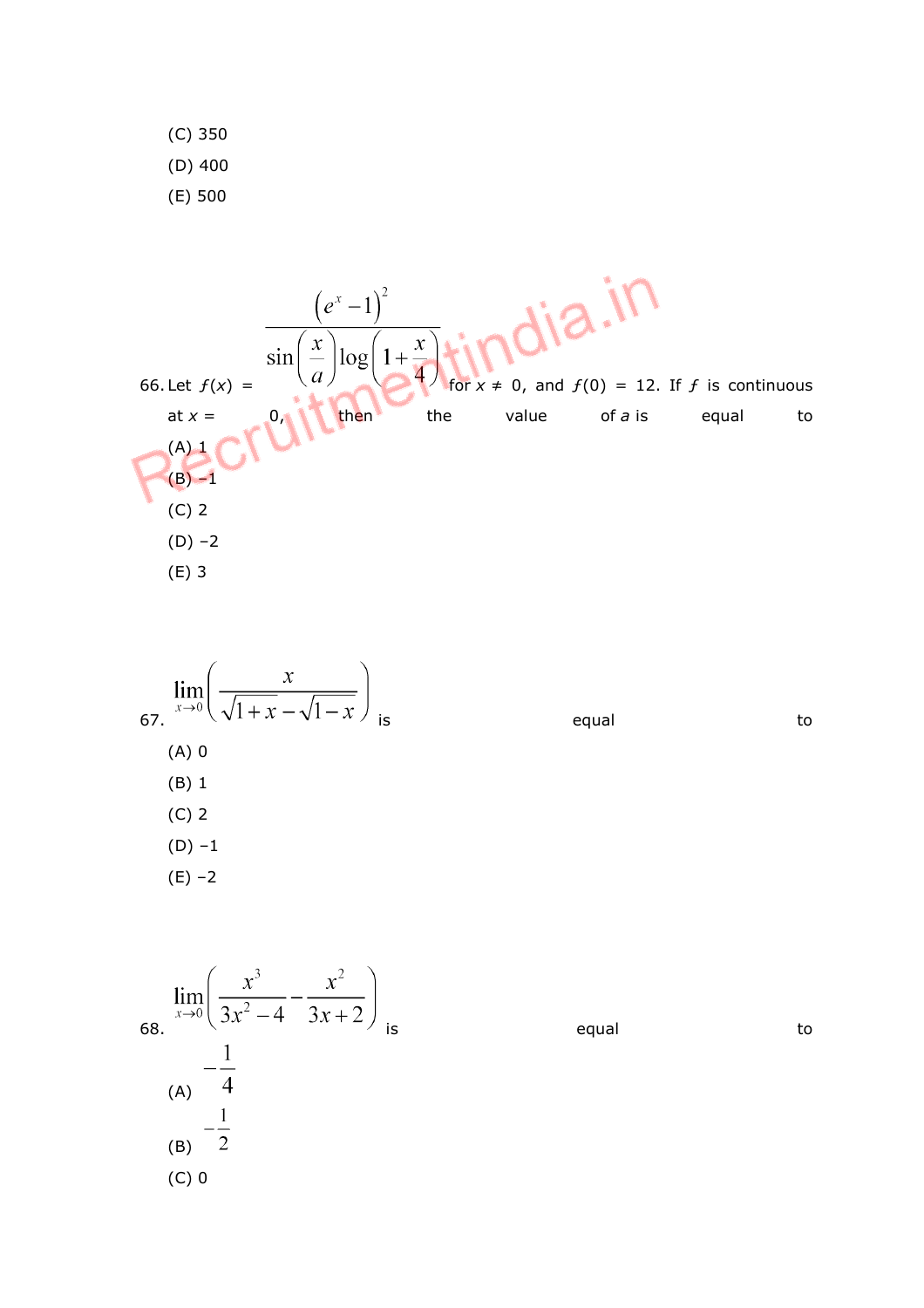

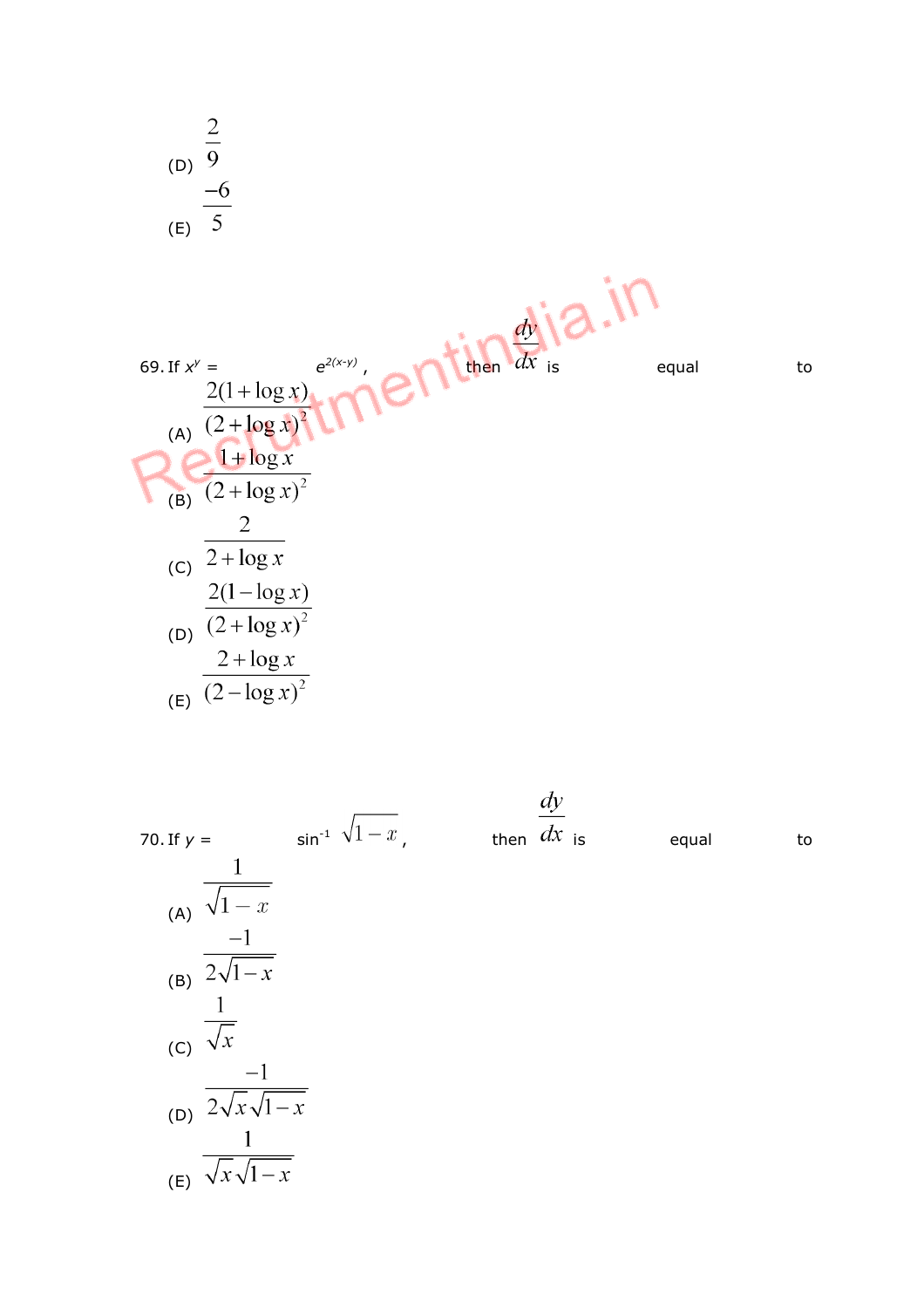

 $(A)$  a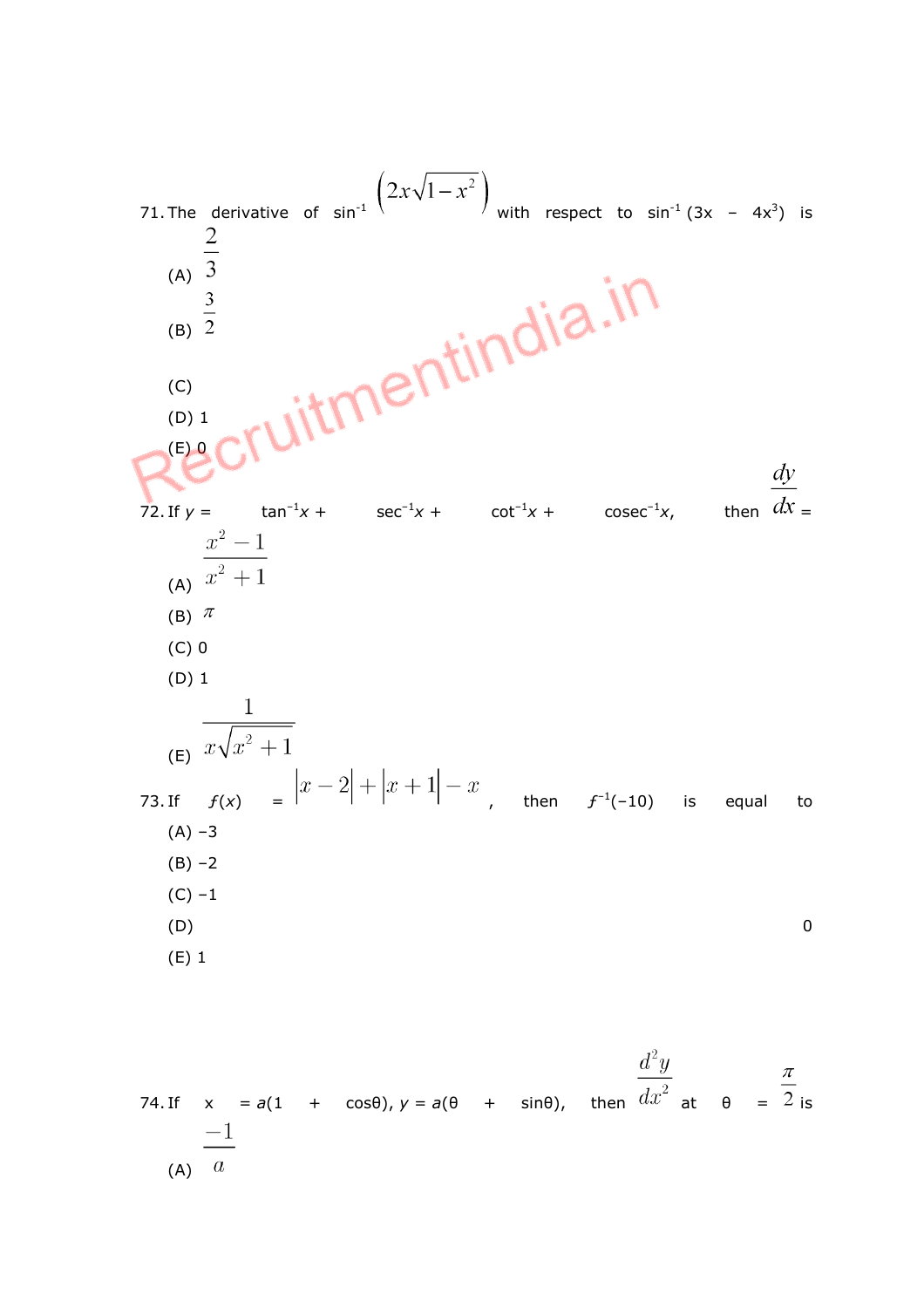

76. The distance between the origin and the normal to the curve  $y = e^{2x} + x^2$  at  $x = 0$ 



(E)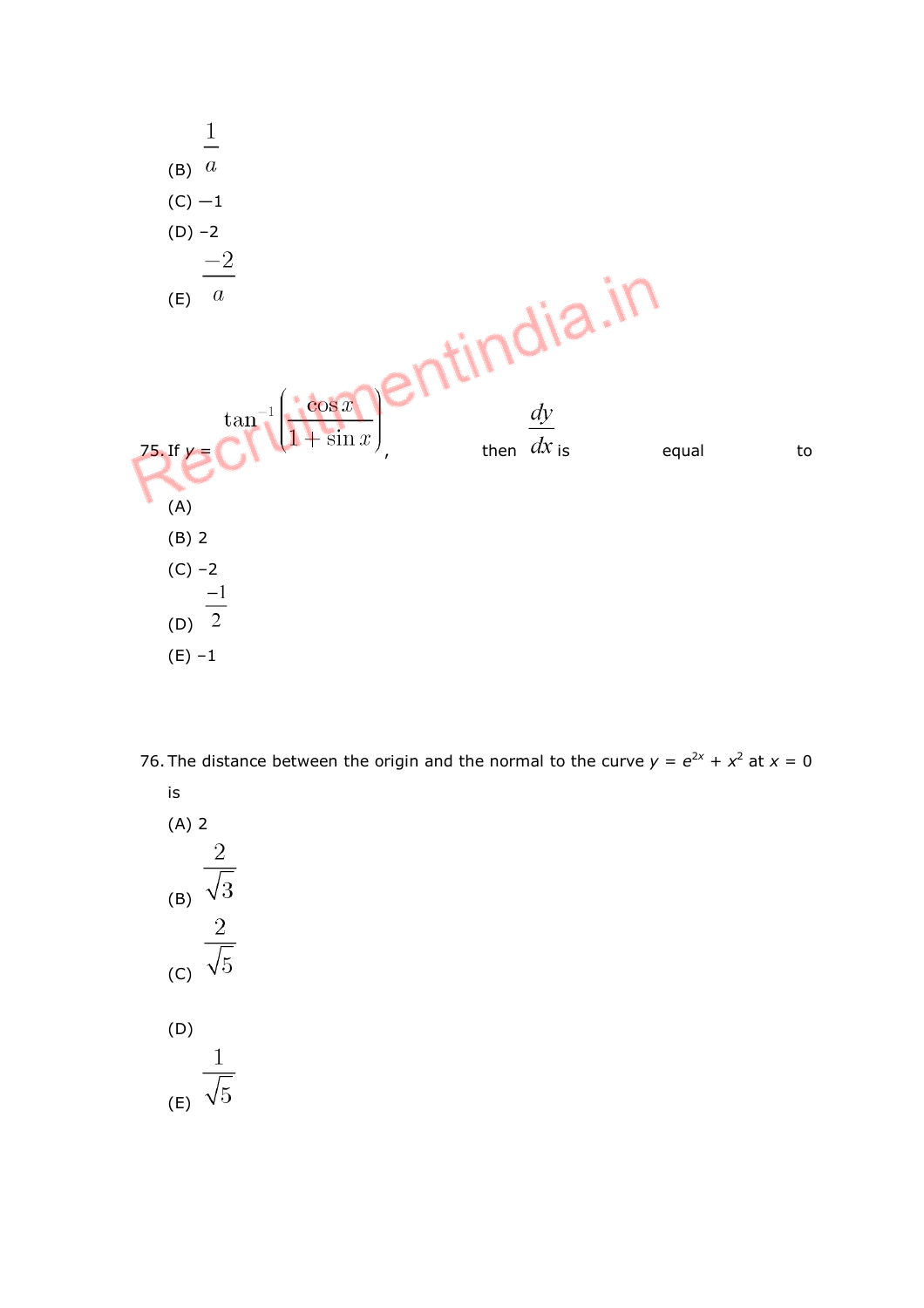

78. The point on the curve  $x^2 + y^2 = a^2$ ,  $y \ge 0$  at which the tangent is parallel to xaxis is a state of the contract of the contract of the contract of the contract of the contract of the contract of the contract of the contract of the contract of the contract of the contract of the contract of the contrac

| (A) ( <i>a</i> , |     |
|------------------|-----|
| $(B)$ $(-a,$     | (0) |

$$
\begin{pmatrix} a, \sqrt{3} \\ \frac{a}{2}, \frac{\sqrt{3}}{2} a \end{pmatrix}
$$
  
(C) (D) (0, a)  
(E) (0, a<sup>2</sup>)

79. The angle between the curves,  $y = x^2$  and  $y^2 - x = 0$  at the point (1, 1), is

(A) 
$$
\frac{\pi}{2}
$$
  
\n(B)  $\tan^{-1} \frac{4}{3}$   
\n(C)  $\frac{\pi}{3}$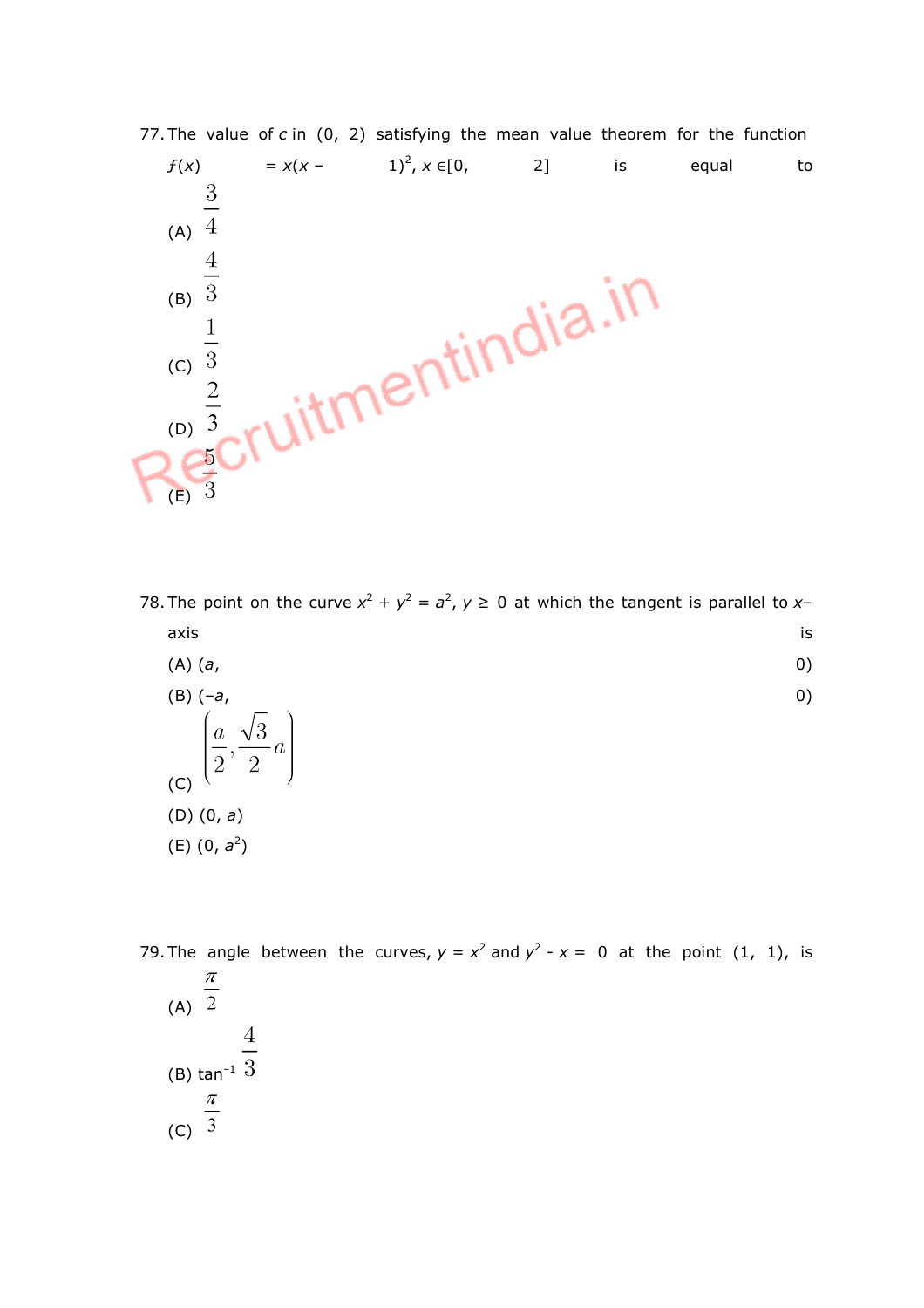| (b)                                                                                                                                              | $\frac{\pi}{4}$      |
|--------------------------------------------------------------------------------------------------------------------------------------------------|----------------------|
| (c)                                                                                                                                              | 3                    |
| 80. An edge of a variable cube is increasing at the rate of 10 cm/sec. How fast the volume of the cube will increase when the edge is 5 cm long? |                      |
| (A) 750                                                                                                                                          | cm <sup>3</sup> /sec |
| (B) 75                                                                                                                                           | cm <sup>3</sup> /sec |
| (C) 300                                                                                                                                          | cm <sup>3</sup> /sec |
| (D) 150                                                                                                                                          | cm <sup>3</sup> /sec |
| (E) 25 cm <sup>3</sup> /sec                                                                                                                      |                      |
| 81. The minimum value of $f(x) = \left 3 - x\right  + 7$ is                                                                                      |                      |
| (A) 0                                                                                                                                            | (B) 6                |
| (C) 7                                                                                                                                            | (D) 8                |

(E) 10

82. If the error committed in measuring the radius of the circle is 0.05%, then the corresponding error in calculating the area is (A) 0.05% (B) 0.0025% (C) 0.25% (D) 0.1% (E) 0.2% 83. If  $\int \frac{x+2}{2x^2+6x+5} dx = P \int \frac{4x+6}{2x^2+6x+5} dx + \frac{1}{2} \int \frac{dx}{2x^2+6x+5}$ 

then the the valus  $\mathsf{v}$  value  $\mathsf{v}$  of P is  $\frac{1}{3}$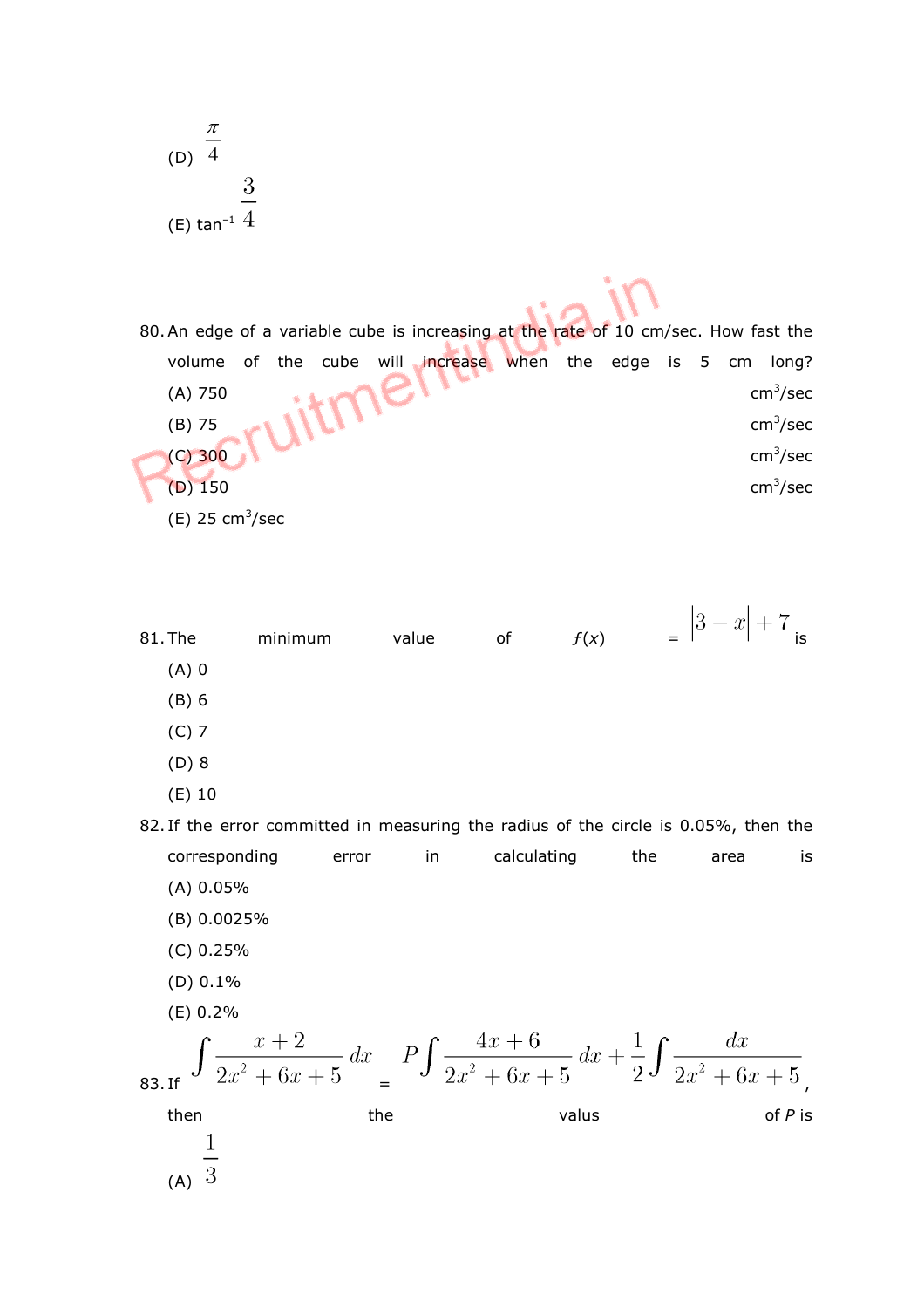(B)  
\n(C) 
$$
\frac{1}{4}
$$
  
\n(D) 2  
\n(E) 1  
\n84.  $\int (x+1)(x+2)^7(x+3)dx$  is equal to  
\n  
\n(A)  $\frac{(x+2)^{10}}{10} \cdot \frac{(x+2)^8}{8} + C$   
\n(B)  $\frac{(x+1)^2}{2} - \frac{(x+2)^8}{8} - \frac{(x+3)^2}{2} + C$   
\n(C)  $\frac{(x+2)^{10}}{10} + C$   
\n(C)  $\frac{(x+1)^2}{2} + \frac{(x+2)^8}{8} - \frac{(x+3)^2}{2} + C$   
\n(E)  $\frac{(x+2)^0}{9} - \frac{(x+2)^7}{7} + C$ 

85. 
$$
\int (x^{2} + 1)\sqrt{x+1} dx
$$
  
\n(a) 
$$
\frac{(x+1)^{\frac{7}{2}}}{7} - 2\frac{(x+1)^{\frac{5}{2}}}{5} + 2\frac{(x+1)^{\frac{3}{2}}}{3} + C
$$
  
\n(b) 
$$
2\left[\frac{(x+1)^{\frac{7}{2}}}{7} - 2\frac{(x+1)^{\frac{5}{2}}}{5} + 2\frac{(x+1)^{\frac{3}{2}}}{3}\right] + C
$$
  
\n(b) 
$$
\frac{(x+1)^{\frac{7}{2}}}{7} - 2\frac{(x+1)^{\frac{5}{2}}}{5} + C
$$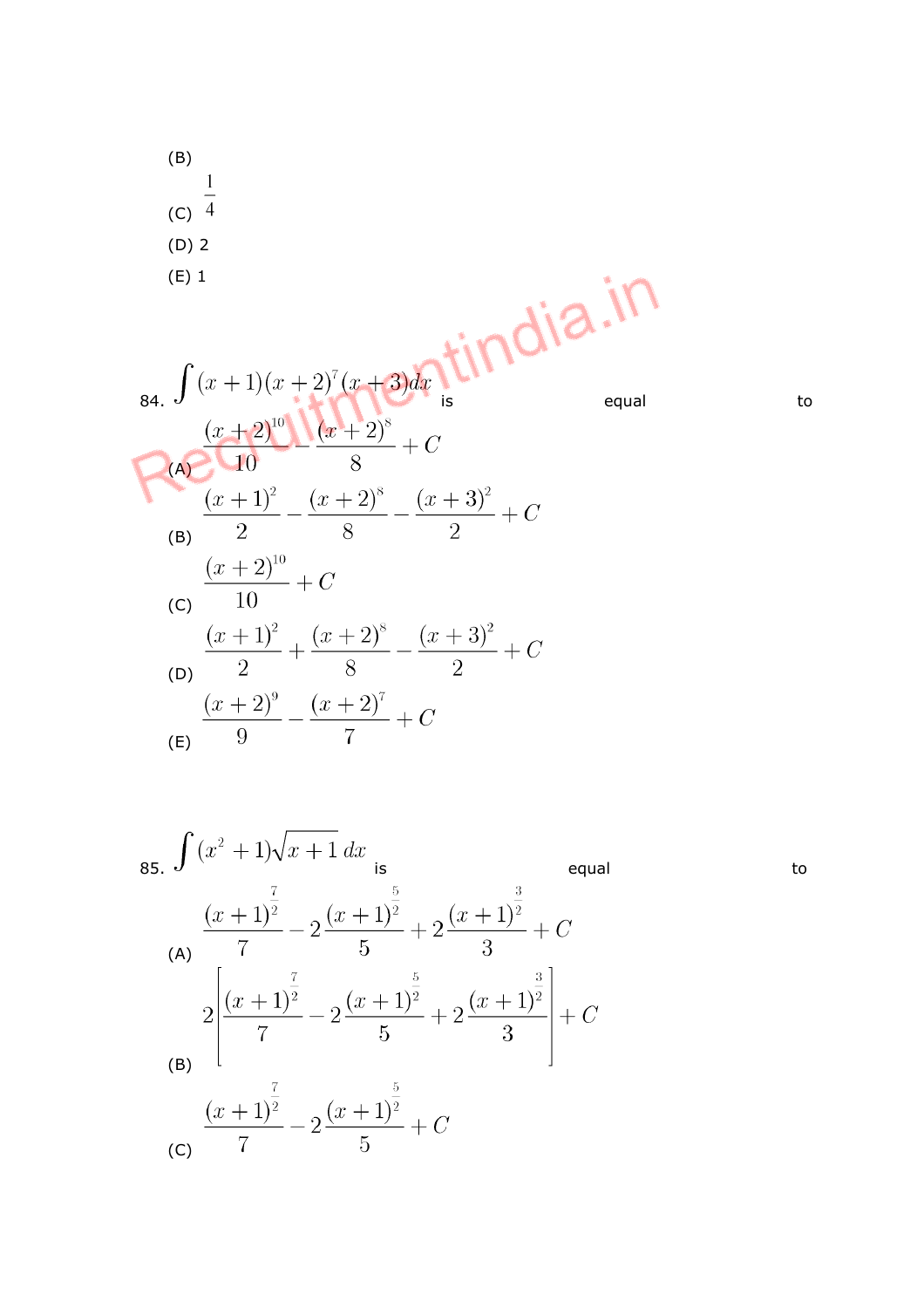(D)
$$
\frac{(x+1)^{\frac{7}{2}}}{7} - 3\frac{(x+1)^{\frac{5}{2}}}{5} + 11(x+1)^{\frac{1}{2}} + C
$$
  
(E)
$$
\frac{(x+1)^{\frac{7}{2}} + (x+1)^{\frac{5}{2}} + (x+1)^{\frac{3}{2}} + C
$$

86. 
$$
\int \frac{1+x}{x+e^{-x}} dx
$$
  
\n
$$
\log \left| \left( x - e^{-x} \right) \right| + C
$$
  
\n
$$
\log \left| \left( x + e^{-x} \right) \right| + C
$$
  
\n
$$
\log \left| \left( x + e^{-x} \right) \right| + C
$$
  
\n
$$
\log \left| \left( 1 + xe^{x} \right) \right| + C
$$
  
\n
$$
\log \left| \left( 1 - xe^{x} \right) \right| + C
$$
  
\n
$$
\log \left| \left( 1 - xe^{x} \right) \right| + C
$$

 $\int \frac{\log(x + \sqrt{1 + x^2})}{\sqrt{1 + x^2}} dx$  is equal to (A)  $\left[\log\left(x+\sqrt{1+x^2}\right)\right]^2 + C$ (B)  $x \log (x + \sqrt{1 + x^2}) + C$ (c)  $\frac{1}{2} \log (x + \sqrt{1 + x^2}) + C$ (b)  $\frac{1}{2} \left[ \log \left( x + \sqrt{1 + x^2} \right) \right]^2 + C$ (E)  $\frac{x}{2} \log \left( x + \sqrt{1 + x^2} \right) + C$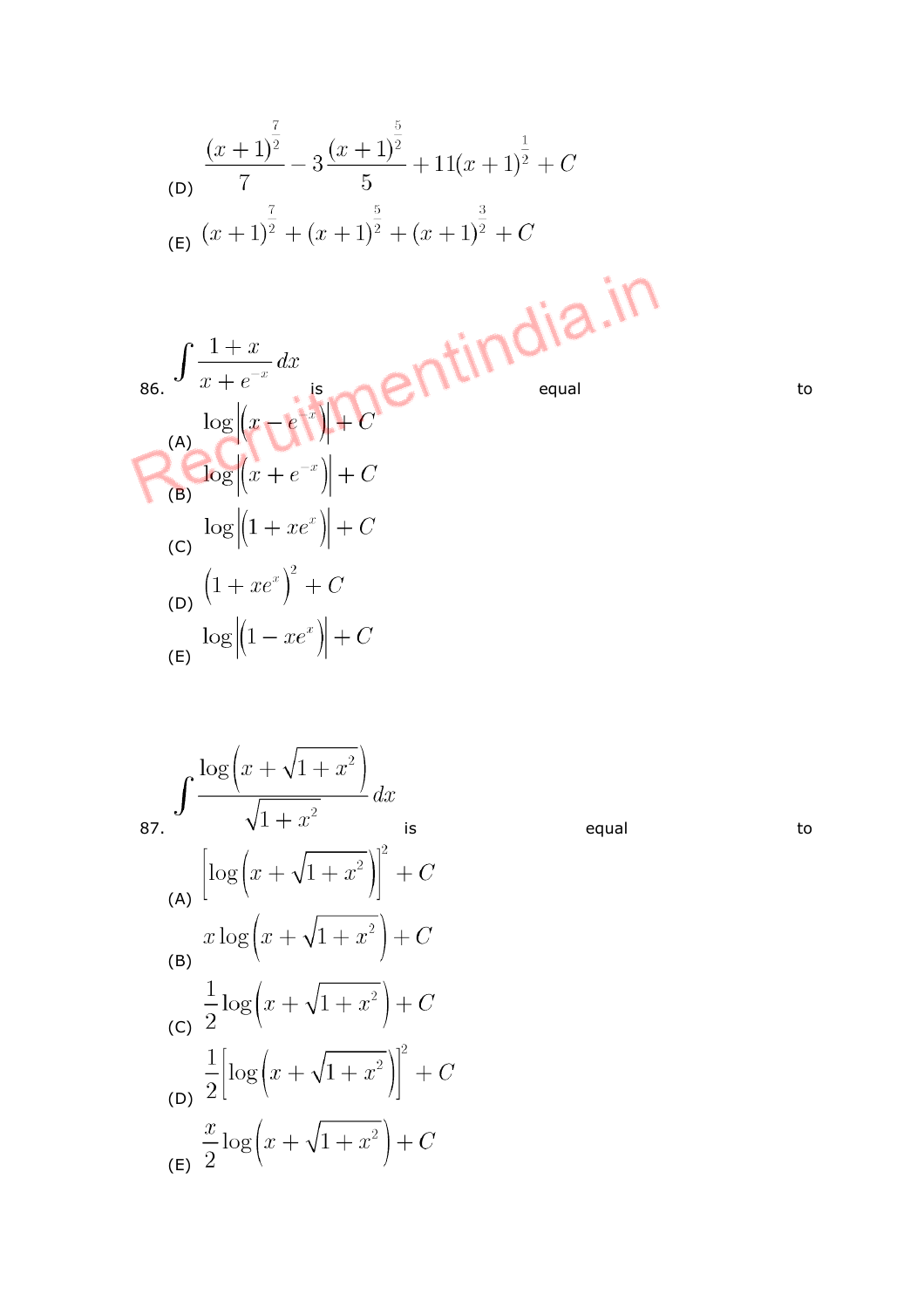88. 
$$
\int \frac{dx}{\sqrt{1 - e^{2x}}}
$$
  
\n
$$
\log |e^{-x} + \sqrt{e^{-2x} - 1}| + C
$$
  
\n(A) 
$$
\log |e^{x} + \sqrt{e^{2x} - 1}| + C
$$
  
\n(B) 
$$
-\log |e^{-x} + \sqrt{e^{-2x} - 1}| + C
$$
  
\n(C) 
$$
\log |e^{-2x} + \sqrt{e^{-2x} - 1}| + C
$$
  
\n(D) 
$$
\log |e^{-2x} + \sqrt{e^{-2x} - 1}| + C
$$
  
\n(E)

89. 
$$
\int \frac{\cos x + x \sin x}{x^2 + x \cos x} dx
$$
  
\n
$$
\log \left| \frac{\sin x}{1 + \cos x} \right| + C
$$
  
\n(A) 
$$
\log \left| \frac{\sin x}{x + \cos x} \right| + C
$$
  
\n(B) 
$$
\log \left| \frac{2 \sin x}{x + \cos x} \right| + C
$$
  
\n(C) 
$$
\log \left| \frac{x \sin x}{x + \cos x} \right| + C
$$
  
\n(D) 
$$
\log \left| \frac{x}{x + \cos x} \right| + C
$$
  
\n(E) 
$$
\left| \frac{x}{x + \cos x} \right| + C
$$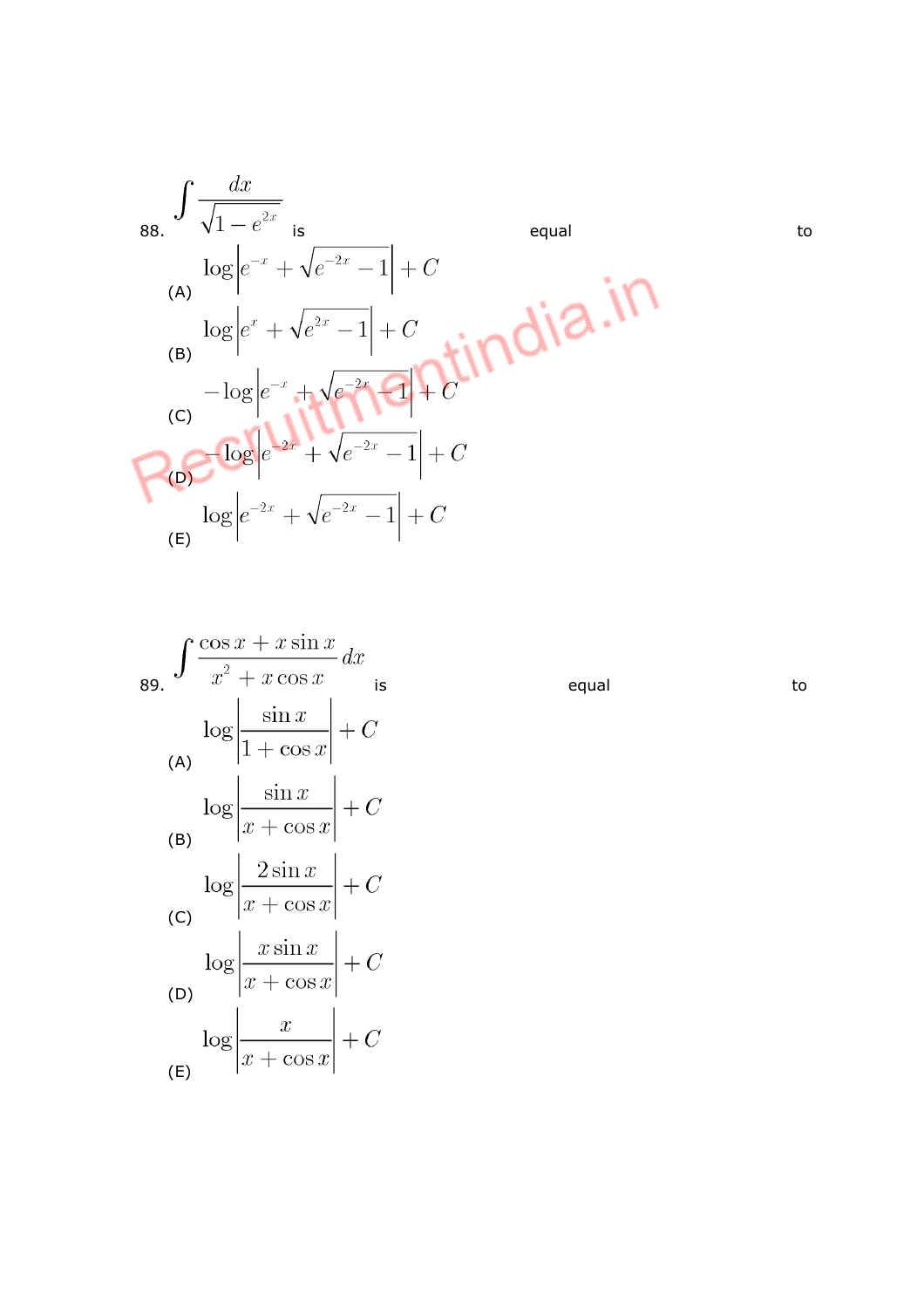

91. The area of the plane region bounded by the curve  $x = y^2 - 2$  and the line  $y = -$ 

| $\boldsymbol{x}$ is   | (in | square | units) |
|-----------------------|-----|--------|--------|
| 13                    |     |        |        |
| -3<br>(A)             |     |        |        |
| $\overline{2}$        |     |        |        |
| (B) $5$               |     |        |        |
| $\frac{9}{1}$         |     |        |        |
| $\overline{2}$<br>(C) |     |        |        |
| $\overline{5}$        |     |        |        |
| $\overline{2}$<br>(D) |     |        |        |
| 13                    |     |        |        |
| <sup>2</sup><br>(E)   |     |        |        |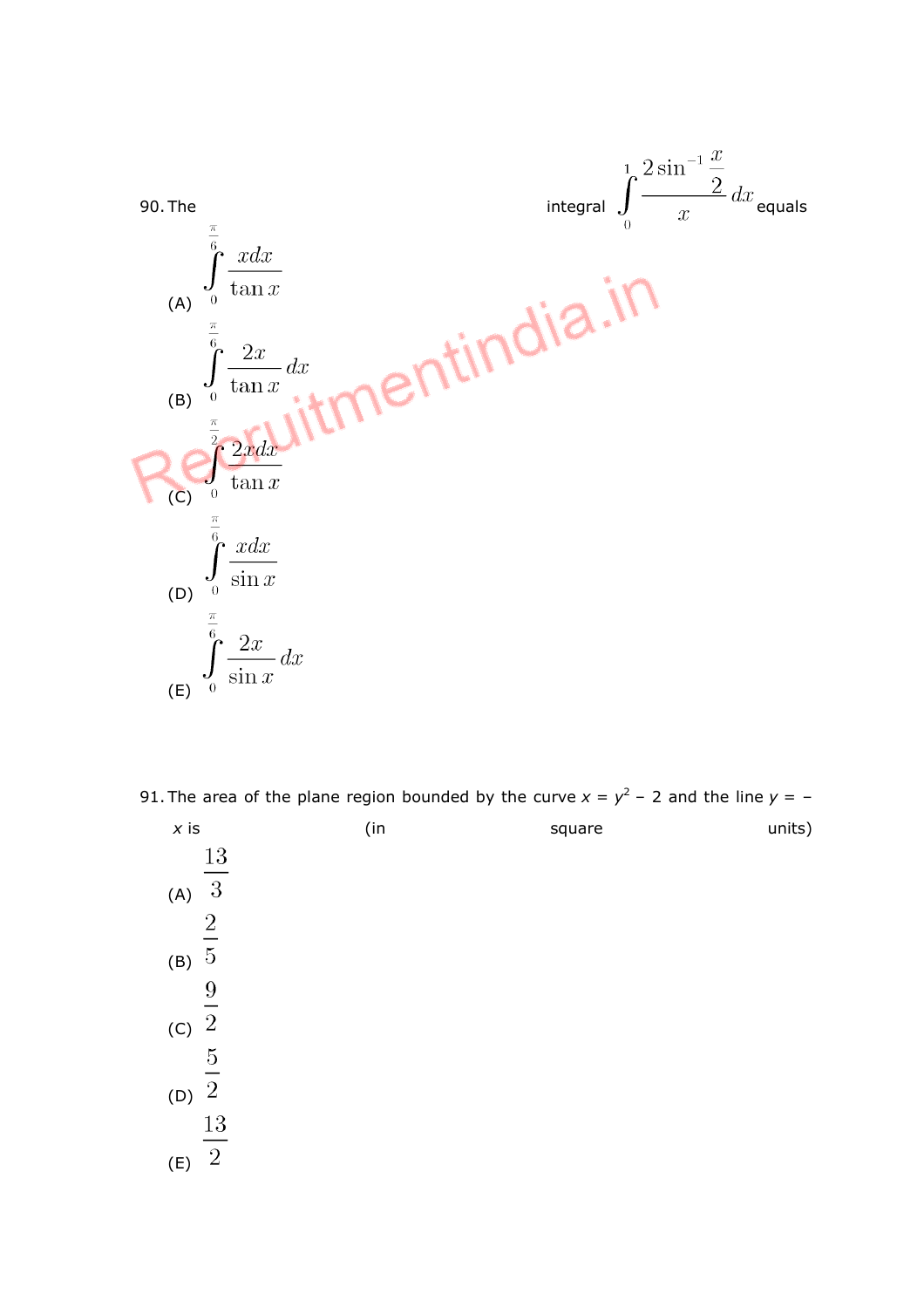92. If 
$$
\int_{0}^{a} f(2a - x) dx = m
$$
 and  $\int_{0}^{a} f(x) dx = n$ , then  $\int_{0}^{2a} f(x) dx$   
\n(A)  $2m + n$   
\n(B)  $m +$   
\n(C)  $m - n$   
\n(D)  $n - m$   
\n(E)  $m + n$   
\n33. -100  
\n54. 100  
\n65. -100  
\n66.  $\int_{100}^{100} f(x) dx$   
\n67.  $f(x^2) dx$   
\n68.  $\int_{-100}^{100} f(-x^2) dx$   
\n69. -100  
\n60.  $\int_{-100}^{100} f(-x^2) dx$   
\n61.  $\int_{-100}^{100} f(-x^2) dx$   
\n62.  $\int_{-100}^{100} f(-x) dx$   
\n63.  $\int_{-100}^{100} f(-x) dx$   
\n64.  $\int_{-100}^{100} f(-x) dx$   
\n65.  $\int_{-100}^{100} f(-x) dx$   
\n66.  $\int_{-100}^{100} f(-x) dx$   
\n67.  $\int_{-100}^{100} f(x) + f(-x) dx$ 

$$
\int_{0}^{1} \left( e^{x^{3}} + e^{-x^{3}} \right) \left( e^{x} - e^{-x} \right) dx
$$
\n94.  $-1$  is equal to  
\n $\frac{e^{2}}{2} - 2e$   
\n(A)  $2$   
\n(B)  $e^{2} -$   
\n(C)  $2(e^{2} - e)$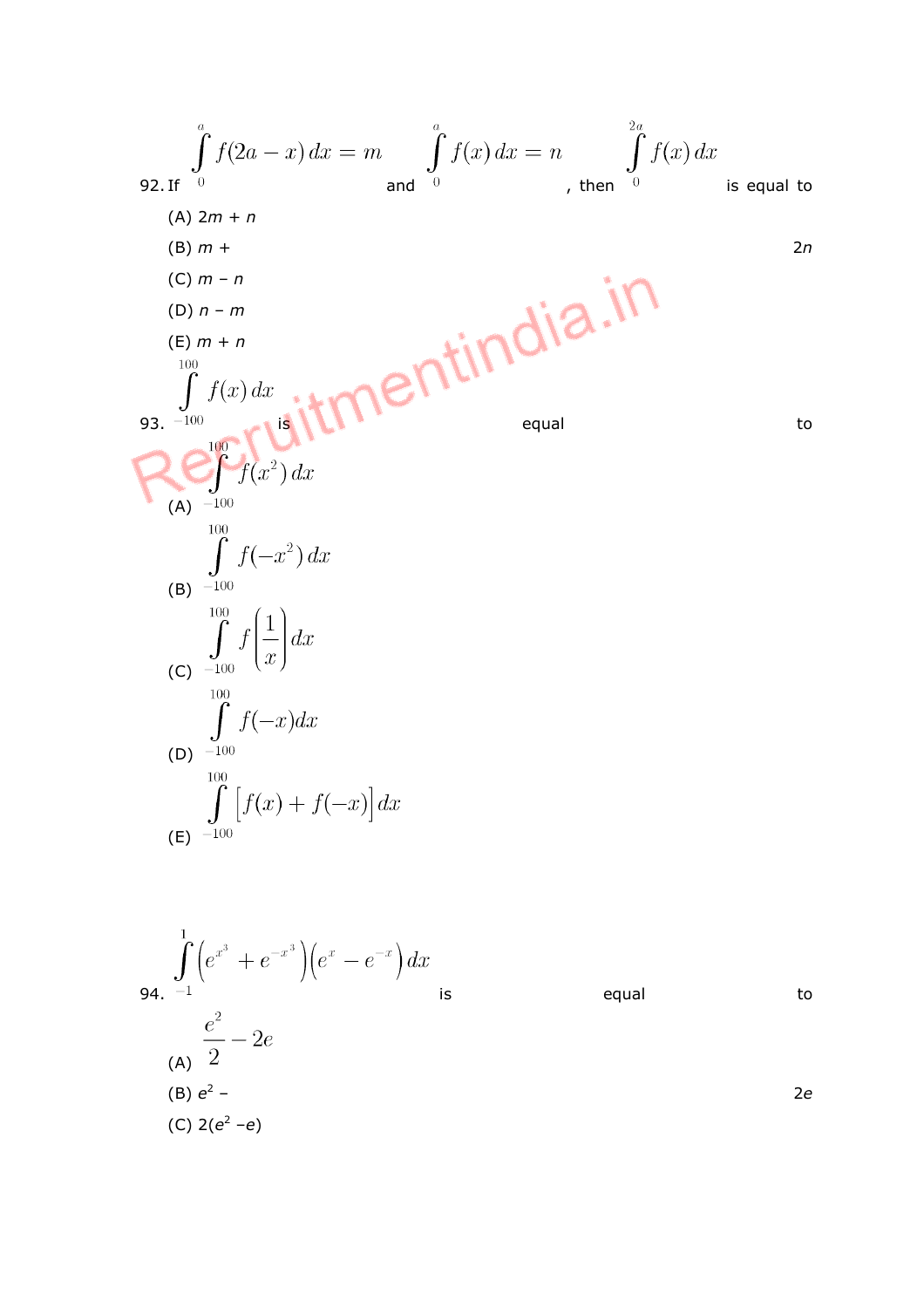(D)  $2e^{-2}$ (E) 0

95. The family of curves  $y = e^{asinx}$ , where a is an arbitrary constant, is represented by the differential equation  $\frac{dy}{x}$ (A) log  $y =$  tan x (B) y log  $y =$  tan x (C) y log y =<br>
(D) log y =<br>
(D) log y =

(D) 
$$
\log y = \cos x \frac{dy}{dx}
$$
   
(E)  $y \log y = \cos x \frac{dx}{dx}$ 

96. The integrating factor  $x \frac{dy}{dx} + (1+x)y = x$  is  $(A)$   $x$ (B) 2x  $(C)$   $e^{x \log x}$  $(D) e^x$  $(E)$   $xe^{x}$ 

97. The degree and order of the differential equation  $y = px + \sqrt[3]{a^2p^2 + b^2}$ where

 $p = u \lambda,$  are (A) 3,1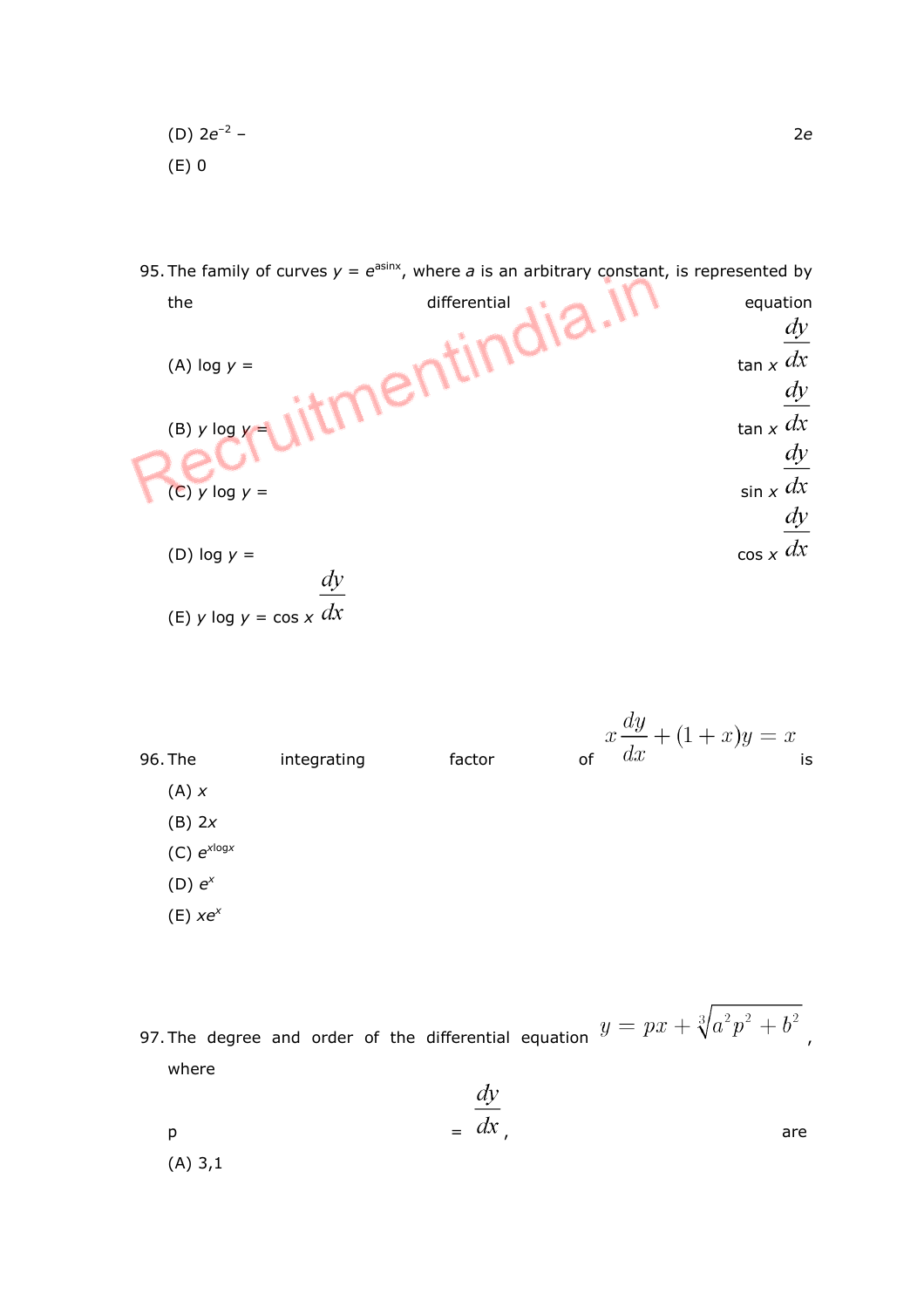(B) 1, 3 (C) 1, 1 (D) 3,  $\frac{3}{2}$ (E) 3, 2

|                     |                                                      |    |     |              |          | $\,dy$ |    |
|---------------------|------------------------------------------------------|----|-----|--------------|----------|--------|----|
| 98. The             | solution                                             | оf | the | differential | equation | dx     | is |
| (B) $x - e^{x+y} =$ | (A) $x + e^{x+y} = C$                                |    |     |              |          |        |    |
|                     | (C) $x + e^{-(x+y)} = C$<br>(D) $x - e^{-(x+y)} = C$ |    |     |              |          |        |    |
|                     | (E) $xe^{x+y} + y = C$                               |    |     |              |          |        |    |

 $f(x) = \frac{\alpha x^2}{x+1}, x \neq -1$ <br>99. Let  $f(x) = \frac{1}{x+1}$ . The value of  $\alpha$  for which  $f(a) = a$ ,  $(a \neq 0)$  is (A)  $1-\frac{1}{a}$  $\frac{1}{a}$ (C)  $1 + \frac{1}{a}$  $\frac{1}{a} - 1$  $\frac{-1}{a}$ 

100. For 
$$
a, b \in R
$$
, define  $a * b = \frac{a}{a+b}$ , where  $a+b\neq 0$ . If  $a * b = 5$ , then the value of  $b * a$  is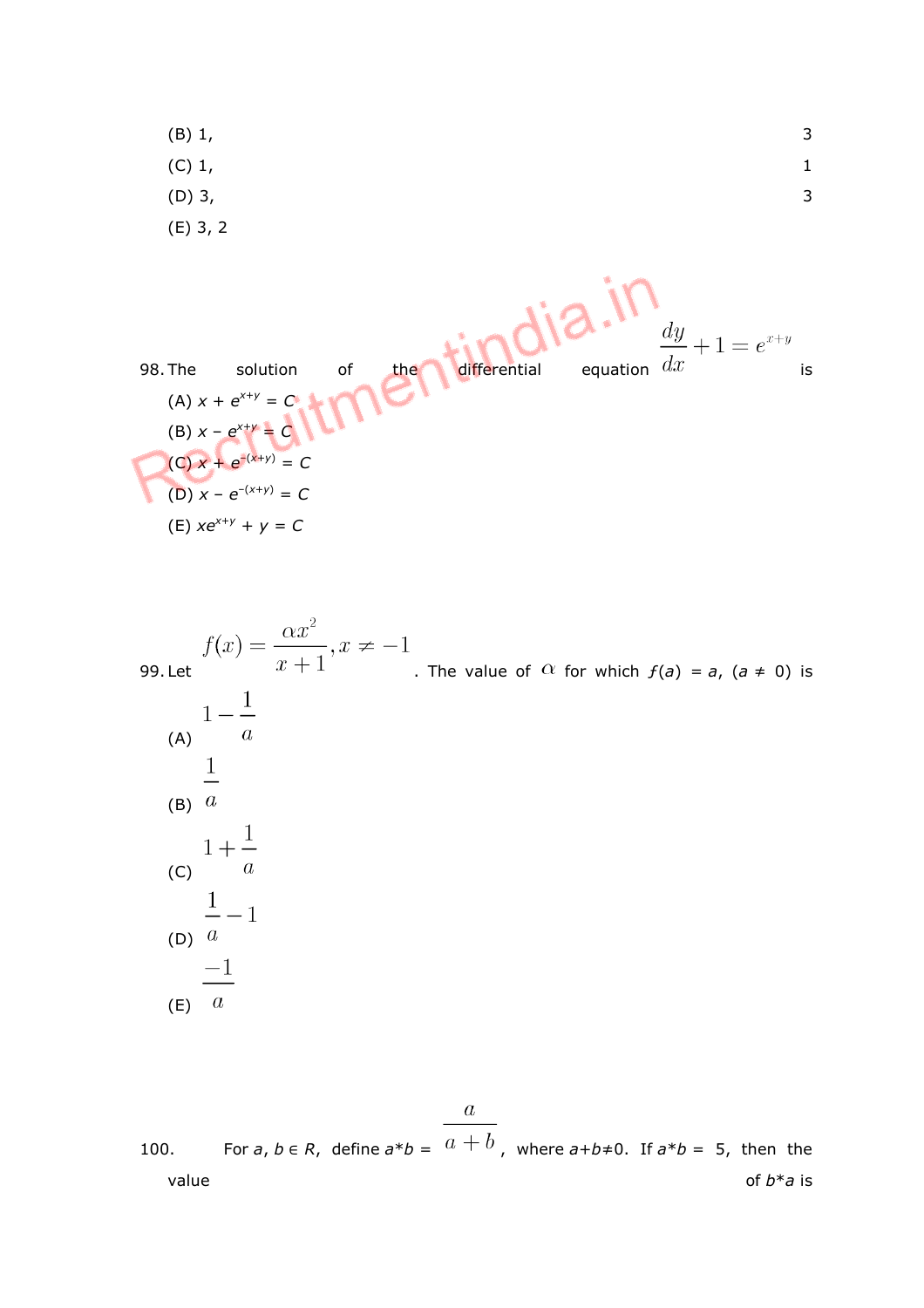(A) 5

 $(B) - 5$ 

- (C) 4
- $(D) -7$
- $(E) -4$

| $\lambda - \lambda$<br>Let $A = \{x, y, z\}$ and $B = \{a, b, c, d\}$ . Which one of the following is not a<br>101.<br>relation<br>from $A$ to $B$ ? |            |
|------------------------------------------------------------------------------------------------------------------------------------------------------|------------|
| $(A) \{ (x, a),$                                                                                                                                     | (x, c)     |
| $(B)$ { $(y, c)$ ,                                                                                                                                   | (y, d)     |
| (C) $\{(z, a),\}$                                                                                                                                    | (z, d)     |
| (D) $\{(z, b),\}$<br>$(y, b)$ ,                                                                                                                      | (a, d)     |
| $(E)$ { $(x, c)$ }                                                                                                                                   | $\sqrt{1}$ |

102. The domain  $\sin^{-1} \left| \log_2 \left( \frac{x}{12} \right) \right|$  is  $(A)$  [2, 12] (B)  $[-1, 1]$ (C) (D)  $\left[\frac{2}{3}, 24\right]$ (E) [6, 24] 103. If  $f(x) = x^2 - 1$  and  $g(x) = (x + 1)^2$ , then  $(g \circ f)(x)$  is  $(A)$   $(x+1)^{4}-1$ (B)  $x^4-1$  $(C) x<sup>4</sup>$ (D)  $(x+1)^4$  $(E)$   $(x-1)^{4}-1$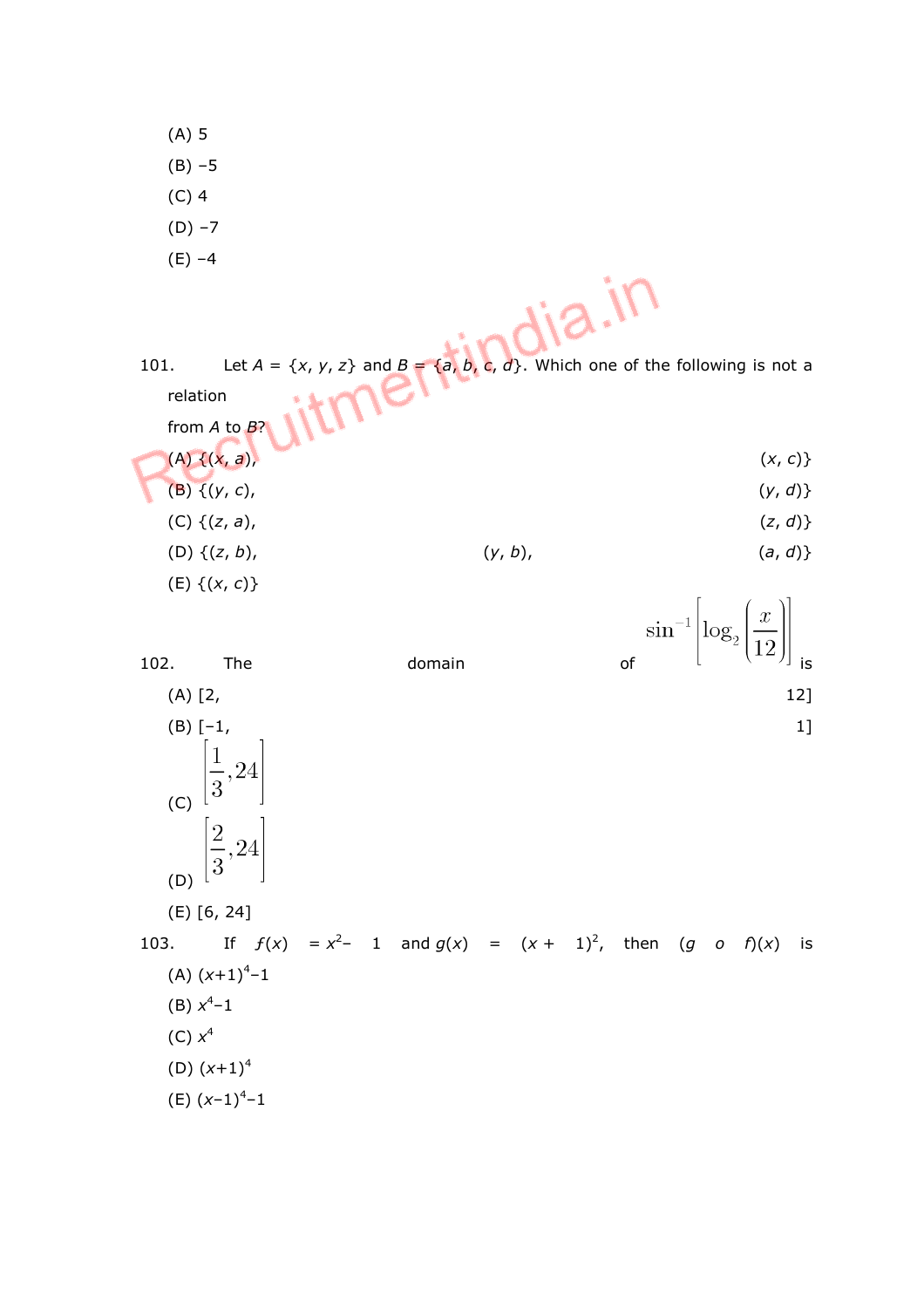

105. If  $(x + iy)^{\frac{1}{3}} = 2 + 3i$ , then  $3x + 2y$  is equal to  $(A) -20$ (B) –60  $(C) -120$ (D) 60 (E) 156

106. The modulus of the complex number z such that  $|z+3-i|=1$  and arg  $z = \pi$ is the contract of the contract of the equal to the contract of the contract of the contract of the contract o (A) 1 (B) 2 (C) 9 (D) 4 (E) 3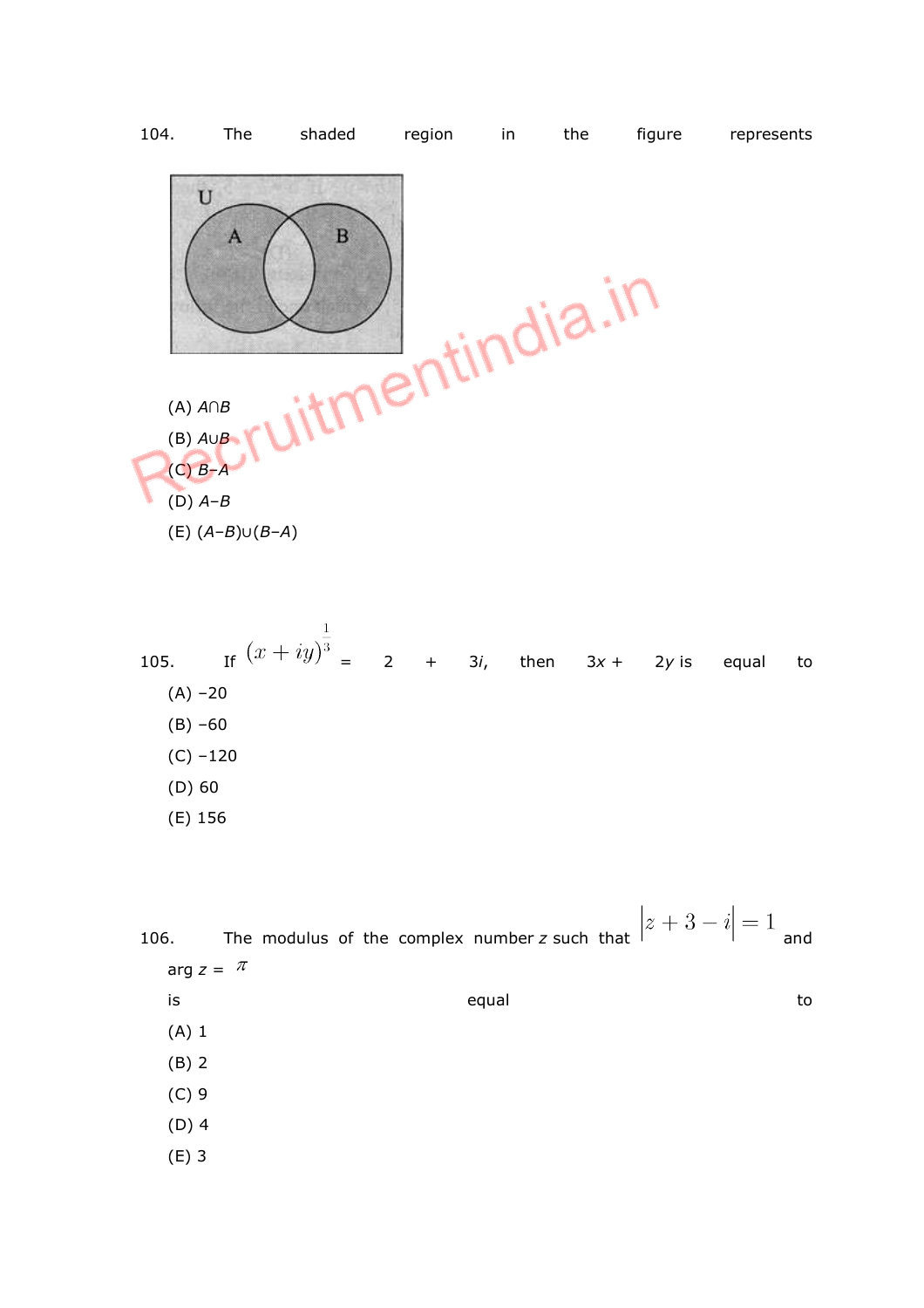107. If 
$$
z_1
$$
,  $z_2$ , ... ,  $z_n$  are complex numbers such  
\nthat  $|z_1| = |z_2| = ... = |z_n| = 1$ , then  $|z_1 + z_2 + ... + z_n|$  is equal to  
\n(A)  $|z_1z_2z_3...z_n|$   
\n(B)  $|z_1| + |z_2| + ... + |z_n|$   
\n(C)  $|z_1 + \frac{1}{z_2} + ... + \frac{1}{z_n}|$ 

| 108.      | The                           | value | $\cos 30^\circ + i \sin 30^\circ$<br>of $\cos 60^\circ - i \sin 60^\circ$ is<br>equal | to |
|-----------|-------------------------------|-------|---------------------------------------------------------------------------------------|----|
| $(A)$ i   |                               |       |                                                                                       |    |
| $(B) -i$  |                               |       |                                                                                       |    |
|           | $1+\sqrt{3}i$                 |       |                                                                                       |    |
| (C)       | $\overline{\phantom{a}}^2$    |       |                                                                                       |    |
|           | $1 - \sqrt{ }$<br>$\sqrt{3}i$ |       |                                                                                       |    |
| (D)       | $\overline{2}$                |       |                                                                                       |    |
| $(E)$ 1+i |                               |       |                                                                                       |    |
|           |                               |       |                                                                                       |    |

|           |                                        |            |     |       | $z \,$<br>$\boldsymbol{z}$<br>$z \,$ |
|-----------|----------------------------------------|------------|-----|-------|--------------------------------------|
| 109.      | If $z = r(\cos\theta + i\sin\theta)$ , | then       | the | value | of $z$                               |
| $(A)$ cos |                                        |            |     |       | $2\theta$                            |
| $(B)$ 2   |                                        | <b>COS</b> |     |       | $2\theta$                            |
| $(C)$ 2   |                                        |            |     |       | $\cos \theta$                        |
| $(D)$ 2   |                                        |            |     |       | $sin \theta$                         |
|           | (E) 2 sin $2\theta$                    |            |     |       |                                      |
|           |                                        |            |     |       |                                      |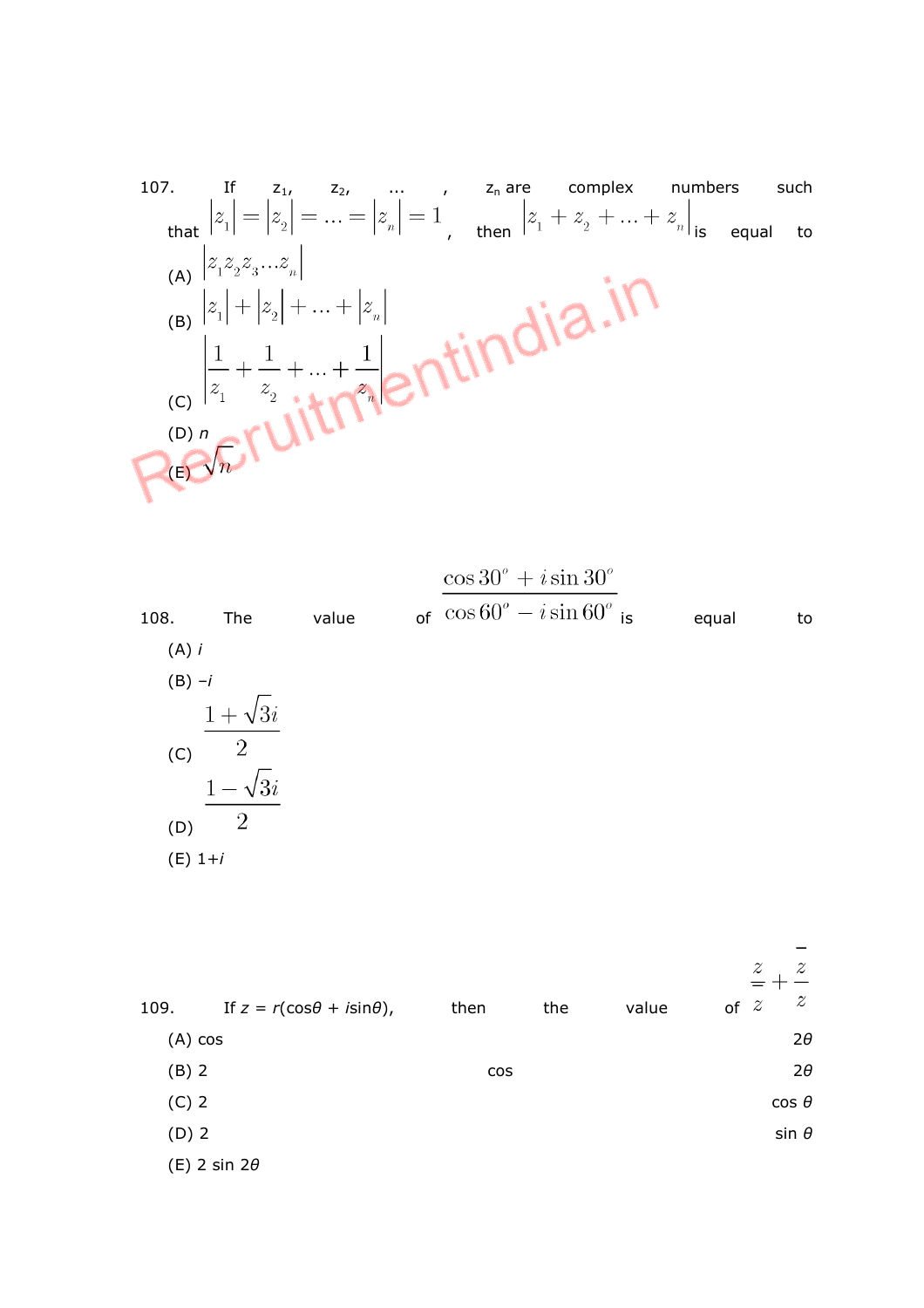110. If  
\nthen 
$$
|z_1z_2|
$$
 is  
\n(A) 6  
\n(B) V2  
\n(C) V6  
\n(D) V3  
\n(E) V2+V3  
\nM

- 111. The value of a for which the equation  $2x^2 + 2\sqrt{6}x + a = 0$  has equal roots, is a set of the contract of the contract of the contract of the contract of the contract of the contract of the contract of the contract of the contract of the contract of the contract of the contract of the contrac
	- (A) 3
	- (B) 4
	- (C) 2
	- (D) √3
	- (E) √2

112. If  $\frac{2}{3}$  is a solution of the equation  $ax^2 - 6x + b = 0$ where a and b are real numbers, then the value of  $a + b$  is equal to (A) 10 (B) 22

- (C) 30
- (D) 29
- (E) 31

113. If the roots of the equation  $x^2 - bx + c = 0$  are two consecutive integers, then  $b^2$  – – 4c is  $(A) -1$ 

(B) 0

(C) 1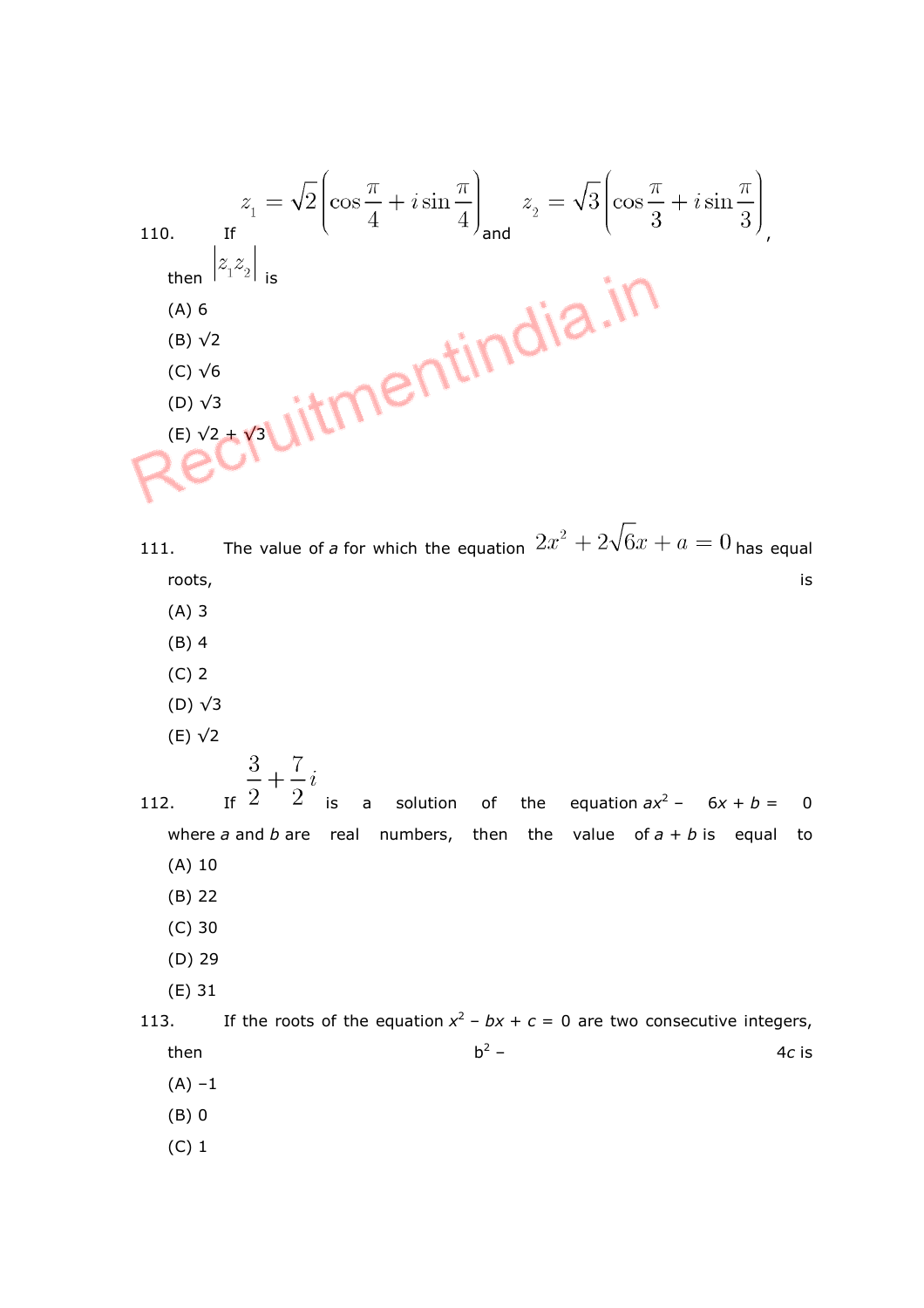(D) 2 (E) 3

114. If  $\alpha$  and  $\beta$  are the roots of the equation  $ax^2 + bx + c = 0$ ,  $(c \ne 0)$ , then the equation whose ringots  $\sqrt{\frac{1}{\text{are}} \frac{1}{a\alpha+b}}$  and  $\frac{1}{a\beta+b}$  is (A)  $acx^2 - bx +$  $-bx +$  0 (B)  $x^2 - acx + bc + 1 = 0$ (C)  $acc^2 + bx - 1 = 0$ (D)  $x^2 + acx - bc + 11 = 0$  $(E)$  acx<sup>2</sup> – bx – 11 = 0

| 115.            |        | If a and b are the roots of the equation $x^2 + ax + b = 0$ , $a \ne 0$ , $b \ne 0$ , then |              |
|-----------------|--------|--------------------------------------------------------------------------------------------|--------------|
| the             | values | of aand b are                                                                              | respectively |
| $(A)$ 2         |        | and                                                                                        | $-2$         |
| $(B)$ 2         |        | and                                                                                        | $-1$         |
| $(C)$ 1         |        | and                                                                                        | $-2$         |
| $(D)$ 1         |        | and                                                                                        | 2            |
| $(E) - 1$ and 2 |        |                                                                                            |              |

| 116.        | If $x^2 + px + q = 0$ , has the roots $\alpha$ and $\beta$ , then the value of $(\alpha - \beta)^2$ |          |
|-------------|-----------------------------------------------------------------------------------------------------|----------|
| is          | equal                                                                                               | to       |
| (A) $p^2$ – |                                                                                                     | 4q       |
|             | (B) $(p^2 -$                                                                                        | $(4q)^2$ |
| (C) $p^2$ + |                                                                                                     | 4q       |
|             | (D) $(p^2 +$                                                                                        | $(4q)^2$ |
|             | (E) $q^2 - 4p$                                                                                      |          |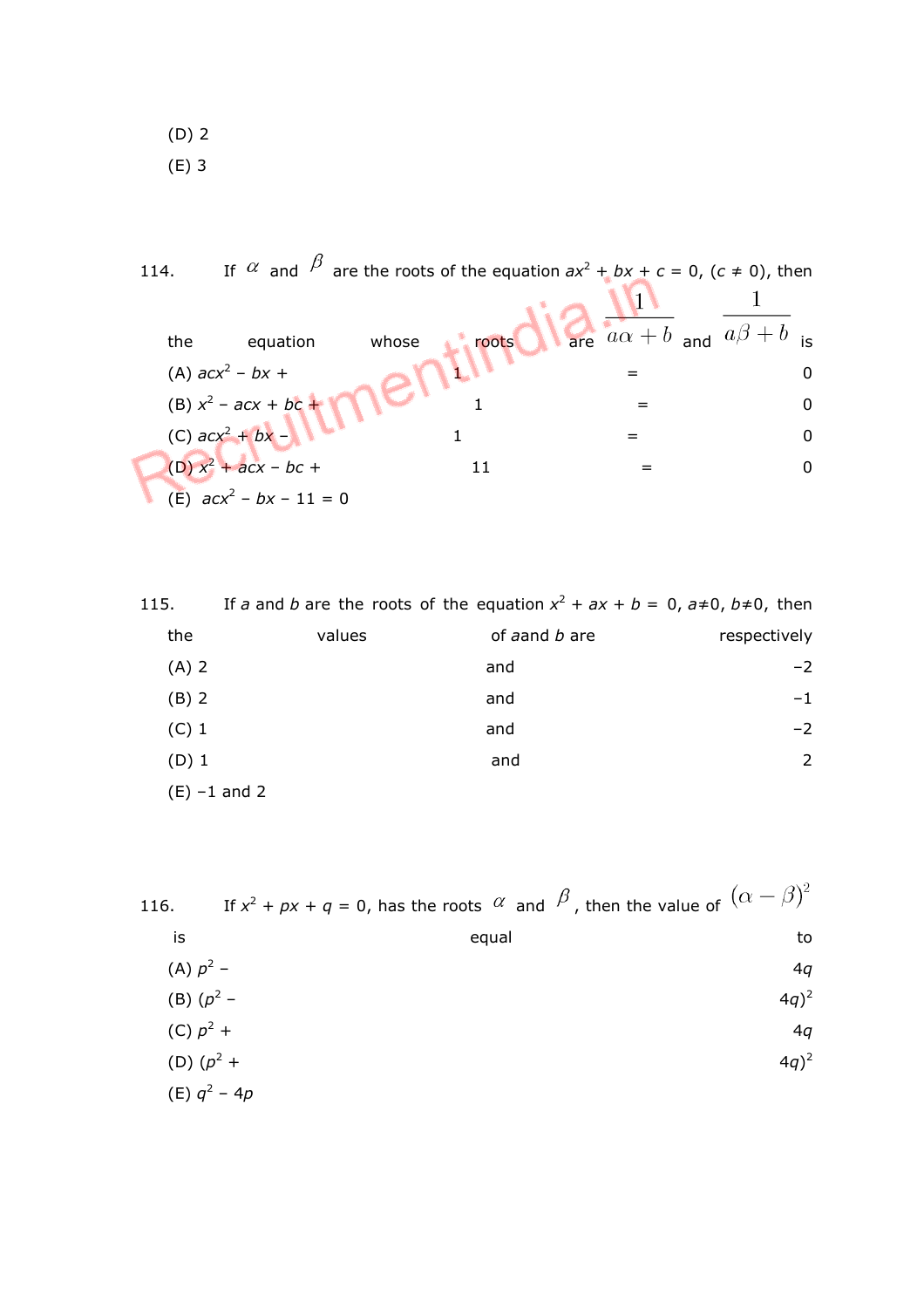

(E) –8

119. An A.P. consists of 23 terms. If the sum of the three terms in the middle is 141 and the sum of the last three terms is 261, then the first term is (A) 6 (B) 5

- (C) 4
- (D) 3
- (E) 2

120. If  $a_1$ ,  $a_2$ ,  $a_3$ , ...,  $a_n$  are in A.P. with common difference 5 and if  $a_i a_j \neq -1$ for  $i,j = 1,2,...,n$ ,